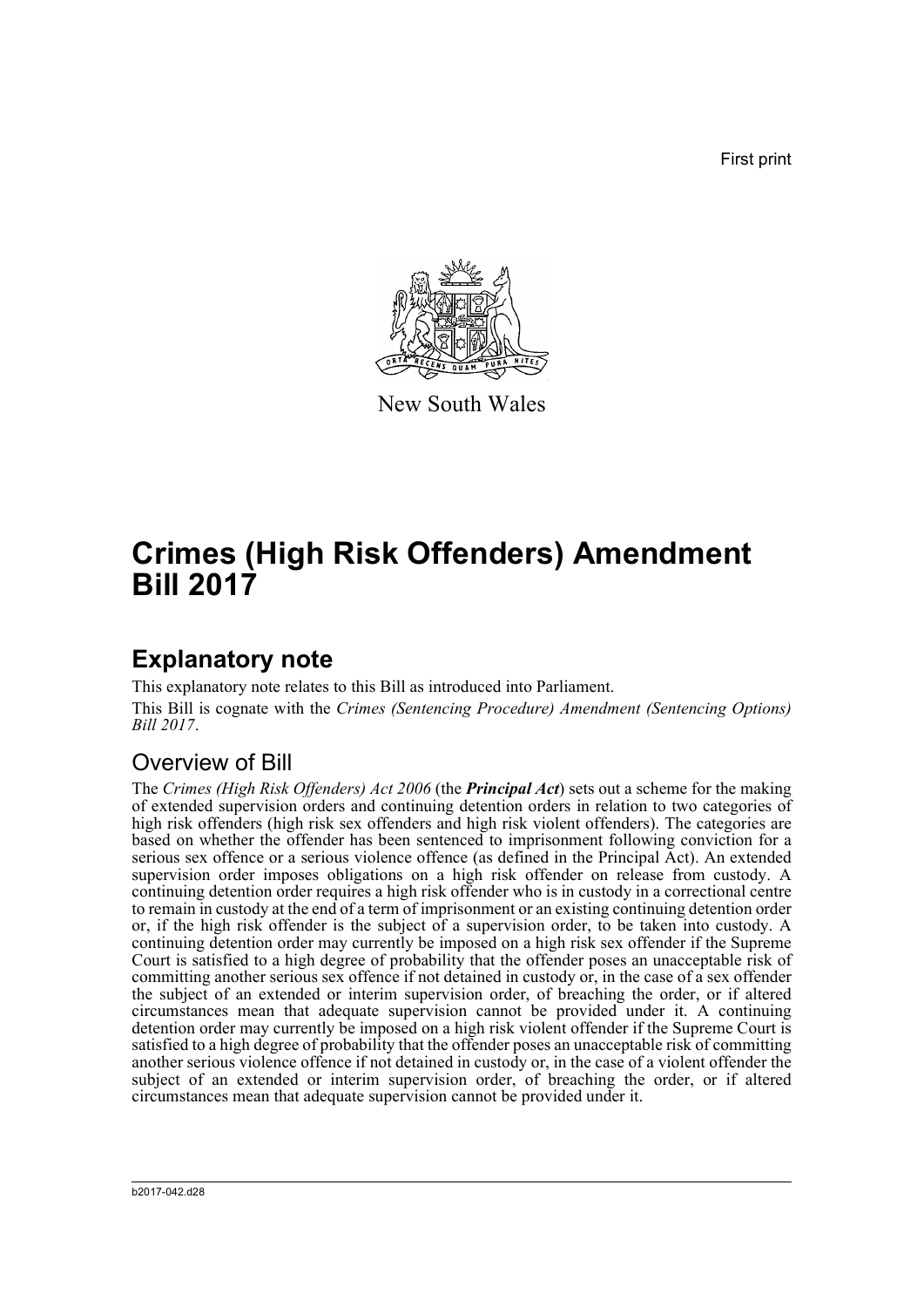The object of this Bill is to amend the Principal Act as follows:

- (a) to remove the distinction between the two categories of high risk offender so that orders for the continued supervision and detention of high risk sex offenders and high risk violent offenders may be made if an offender poses a risk of committing either a serious violence offence or serious sex offence and to make consequential amendments throughout the Principal Act (**Schedule 1 [1], [3]–[8], [14], [15], [17], [21], [24], [25], [27], [30], [31], [35], [38], [41], [42], and [58]–[60]**),
- (b) by making it clear that the scheme applies to an offender sentenced to imprisonment for a serious sex offence or serious violence offence to be served by way of full-time detention or intensive correction in the community (whether or not by home detention) but not an offender given a suspended sentence or whose sentence is quashed (**Schedule 1 [10] proposed section 4A (b)**),
- (c) to make it clear that the scheme applies to an offender serving a sentence of imprisonment for an offence against a law of the Commonwealth or another State or Territory being served concurrently or consecutively (wholly or partly) with an offence against the law of New South Wales (**Schedule 1 [15]—proposed section 5I (2) (a) (iv) and Schedule 1 [29]—proposed section 13B (2) (a) (iv)**),
- (d) to make certain offences against the laws of the Commonwealth "serious sex offences" and "offences of a sexual nature" for the purposes of the Principal Act (**Schedule 1 [11]–[13]**),
- (e) by changing the test to be applied by the Supreme Court in deciding whether or not to make a continuing detention order in respect of a high risk offender so that an order may be made if the Supreme Court is satisfied that the risk of the offender committing another serious offence would be unacceptable unless the order is imposed instead of being satisfied that adequate supervision will not be provided by an extended supervision order (**Schedule 1 [14]—proposed sections 5C and 5D and Schedule 1 [39] and [40]**),
- (f) by changing the test to be applied by the Supreme Court in deciding whether or not to make an emergency detention order in respect of a high risk offender who is the subject of an extended supervision order or interim supervision order so that the order may be made if the Supreme Court is satisfied that, because of altered circumstances, the offender poses an unacceptable and imminent risk of committing a serious offence if the order is not made instead of being satisfied that because of the altered circumstances the offender cannot be provided with adequate supervision under the extended supervision order or interim supervision order and that, without adequate supervision, the offender poses an imminent risk of committing a serious offence **(Schedule 1 [45], [46], [48] and [50])**,
- (g) by supplementing the list of matters (which is not exhaustive) to be considered by the Supreme Court in deciding whether to make an extended supervision order or continuing detention order to include whether the offender is likely to comply with the conditions of an extended supervision order and the options available in the community or in custody to reduce the risk of the offender re-offending (**Schedule 1 [22], [23], [36] and [37]**),
- (h) to emphasise that community safety is the paramount consideration for the Supreme Court in determining whether to make a continuing detention order or an extended supervision order (**Schedule 1 [18]–[20] and [32]–[34]**),
- (i) to require the Legal Aid Commission to be notified in writing if a decision is made to file an application for an emergency detention order (**Schedule 1 [49]**),
- (j) to enable a broader range of victims of serious offences and offences of a sexual nature to be able to provide victim impact statements (**Schedule 1 [57]**),
- (k) to enable victim impact statements to be made directly to the Supreme Court not only in writing (**Schedule 1 [52]–[56]**),
- (l) to the extent possible, to enable registered victims to be advised when a high risk offender is the subject of an application for an order (**Schedule 1 [51]**),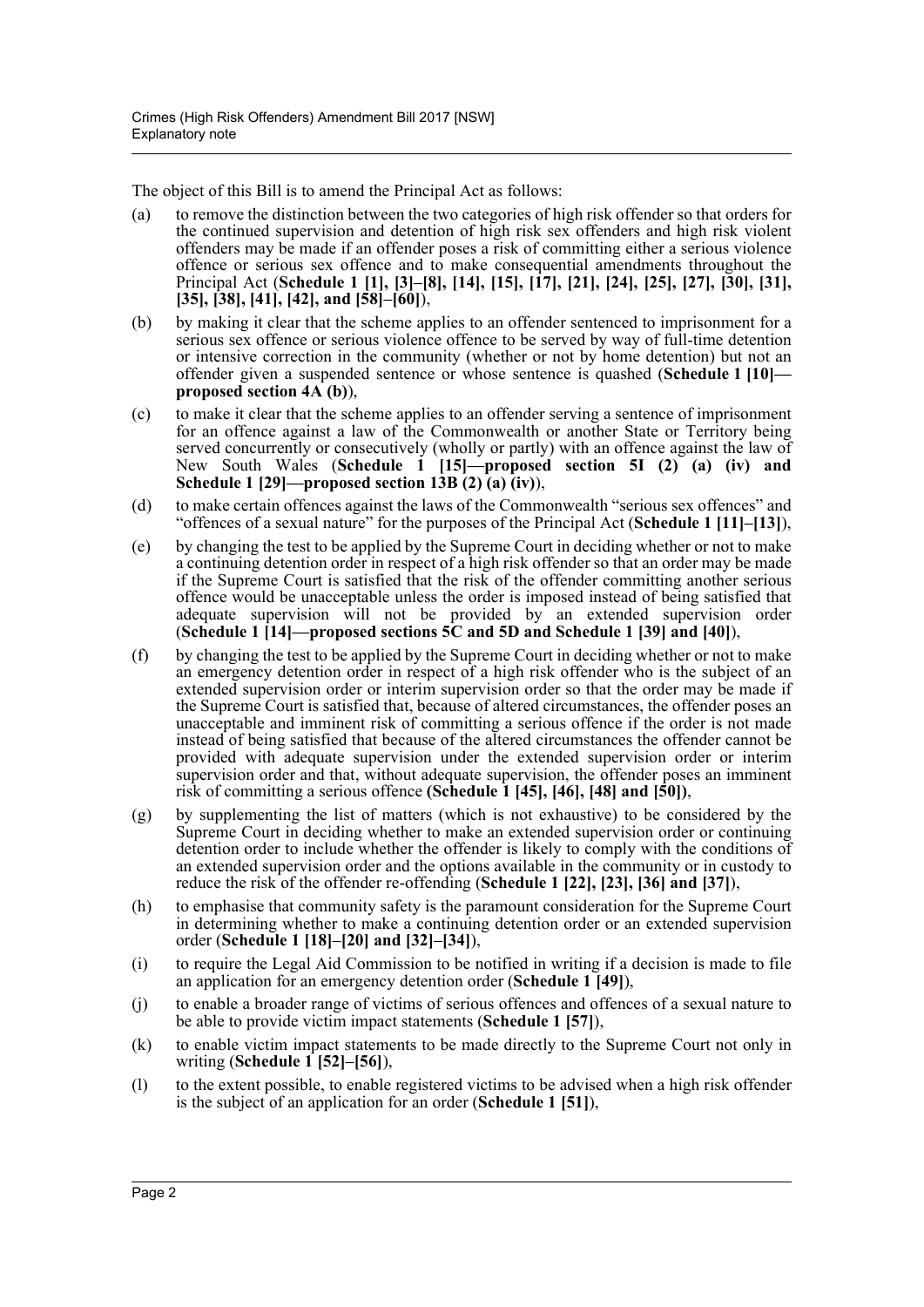- (m) to make it clear that the Attorney General may order a person to provide financial information relating to a high risk offender and may request persons in other jurisdictions to provide certain information about an offender (**Schedule 1 [61]–[64]**),
- (n) to permit the disclosure of expert reports prepared for supporting documentation relating to applications for orders to corrective services officers and other persons responsible for the supervision (whether in custody or in the community), treatment or risk assessment of offenders and to any person in connection with the person's functions under the Principal Act and to provide for the disclosure and use of such expert reports in certain proceedings in relation to an offender if a court determines it is in the public interest and would be informative of the offender's mental state with respect to his or her offending (**Schedule 1 [66]—proposed section 25D**),
- (o) to enable applications for orders to be made up to 9 months (instead of 6 months) before the end of a period when an offender is in custody or under supervision (**Schedule 1 [16] and Schedule 1 [29]—proposed section 13B (3) and (5)**),
- (p) to enable the Supreme Court to defer the operation of an extended supervision order made in proceedings on an application for a continuing detention order or interim supervision order in relation to an offender in current custody for up to 7 days in certain circumstances (**Schedule 1 [26] and [28]**),
- (q) to make it clear that a failure to comply, or an alleged failure to comply, with the requirements of an extended or interim supervision order may be taken into account in determining an application for a continuing detention order (**Schedule 1 [29]—proposed section 13B (7)**),
- (r) to require sentencing courts to warn all offenders of the potential application of the Principal Act to them unless they are not present at sentencing (**Schedule 1 [65]**),
- (s) to make various minor and machinery changes to the scheme to ensure it operates effectively (for example, clarification that the term "offender in lawful custody" when used in the Principal Act includes a period when an offender who is subject to a supervision order is on remand for an offence (**Schedule 1 [9]**), clarification of the effect of suspension of an order (**Schedule 1 [43] and [44]**) and provision for the issue of evidentiary certificates— **Schedule 1 [67]**),
- (t) to make necessary savings and transitional provisions (**Schedule 1 [68]**).

## Outline of provisions

**Clause 1** sets out the name (also called the short title) of the proposed Act.

**Clause 2** provides for the commencement of the proposed Act on a day or days to be appointed by proclamation.

## **Schedule 1 Amendment of Crimes (High Risk Offenders) Act 2006 No 7**

**Schedule 1** makes the amendments specifically noted in the Overview and other amendments of a consequential nature or by way of statute law revision (**Schedule 1 [2] and [47]**).

## **Schedule 2 Amendment of other Acts**

**Schedule 2.1 [1] and [2]** amend section 135 of the *Crimes (Administration of Sentences) Act 1999* (as inserted by the proposed *Parole Legislation Amendment Act 2017*) to require the Parole Authority to have regard to applications for extended supervision orders or continuing detention orders that have not been determined in deciding whether or not the release of an offender is in the public interest. **Schedule 2.1 [3]** amends that section to provide that the Parole Authority must not have regard to the fact that such an application may be made.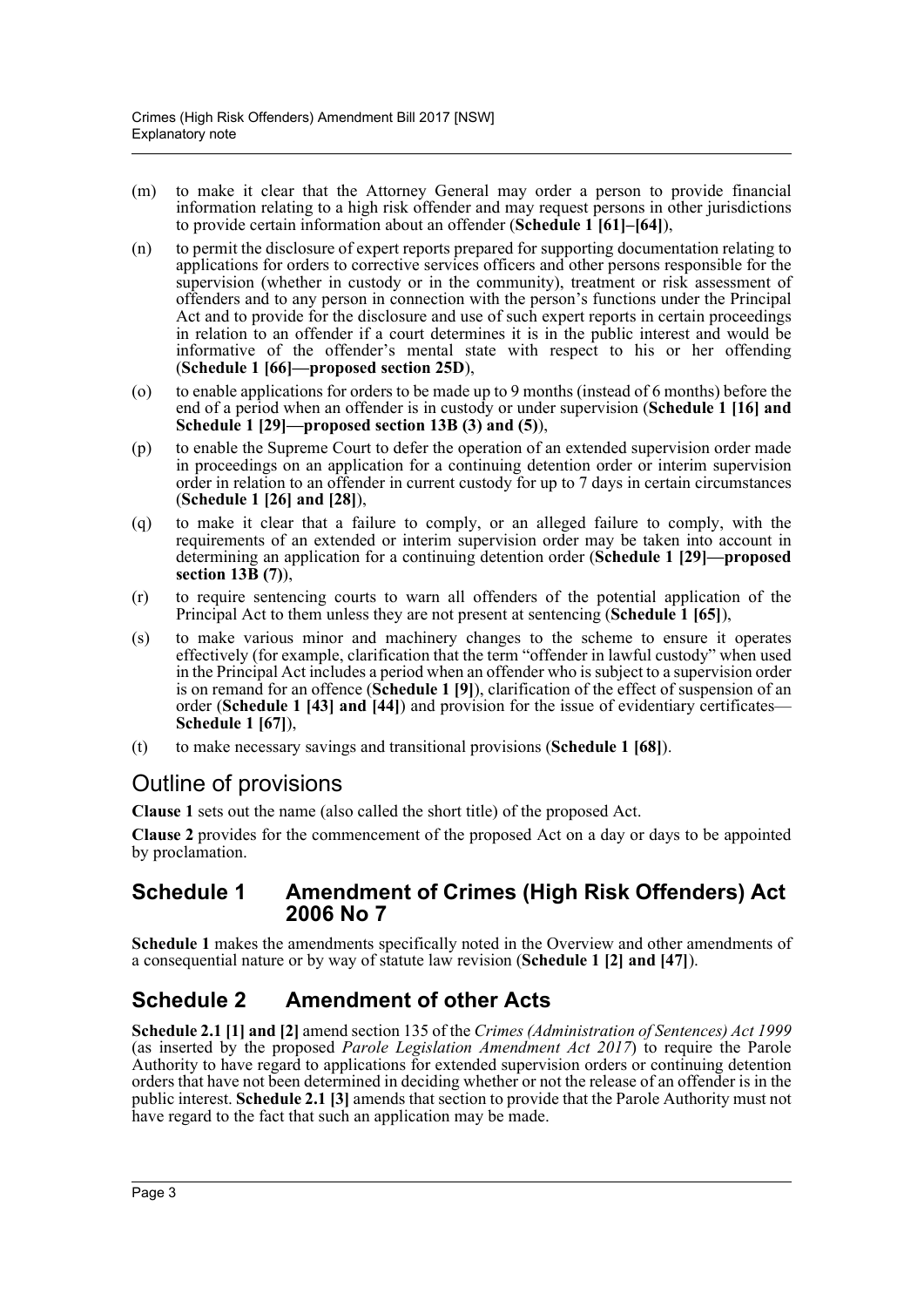**Schedule 2. 1 [4]–[7]** amend the *Crimes (Administration of Sentences) Act 1999* to provide for inclusion of high risk offenders on the Victims Register kept under that Act for the purpose described in paragraph (j) of the Overview. The amendment has the effect of including within the list of victims who may be recorded in the Victims Register victims of offenders within the meaning of the Principal Act whether or not those offenders are currently serving a sentence of imprisonment for a serious offence and victims of such offenders who are currently serving a sentence of imprisonment for offences of a sexual nature, and certain persons who are family representatives of such victims.

**Schedule 2.2** makes an amendment to the *Crimes (Sentencing Procedure) Act 1999* that is consequential on the amendments described in paragraph (a) of the Overview.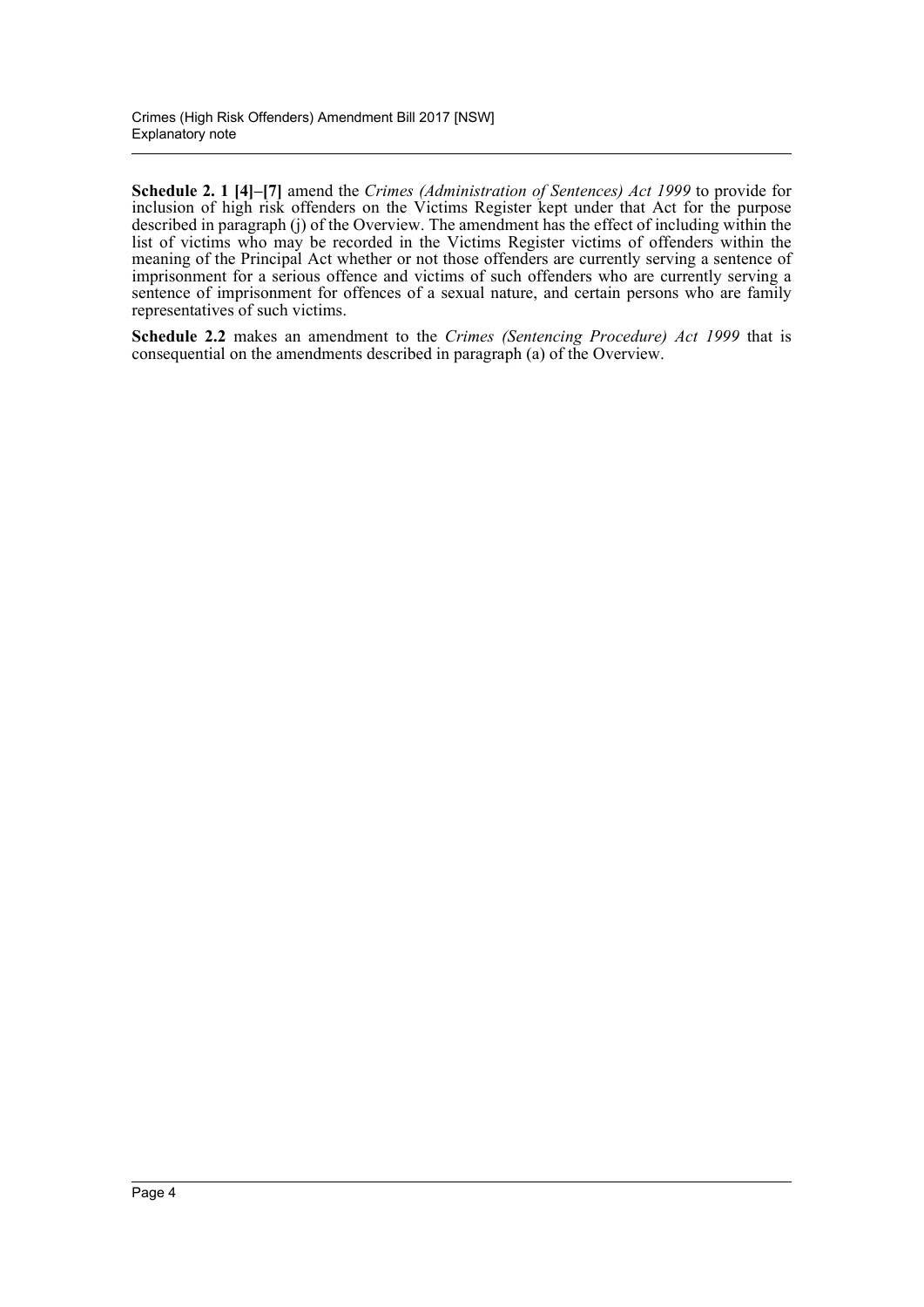First print



New South Wales

# **Crimes (High Risk Offenders) Amendment Bill 2017**

# **Contents**

|            |    |                                                         | Page |
|------------|----|---------------------------------------------------------|------|
|            |    | Name of Act                                             |      |
|            | 2. | Commencement                                            |      |
| Schedule 1 |    | Amendment of Crimes (High Risk Offenders) Act 2006 No 7 |      |
| Schedule 2 |    | <b>Amendment of other Acts</b>                          | 16   |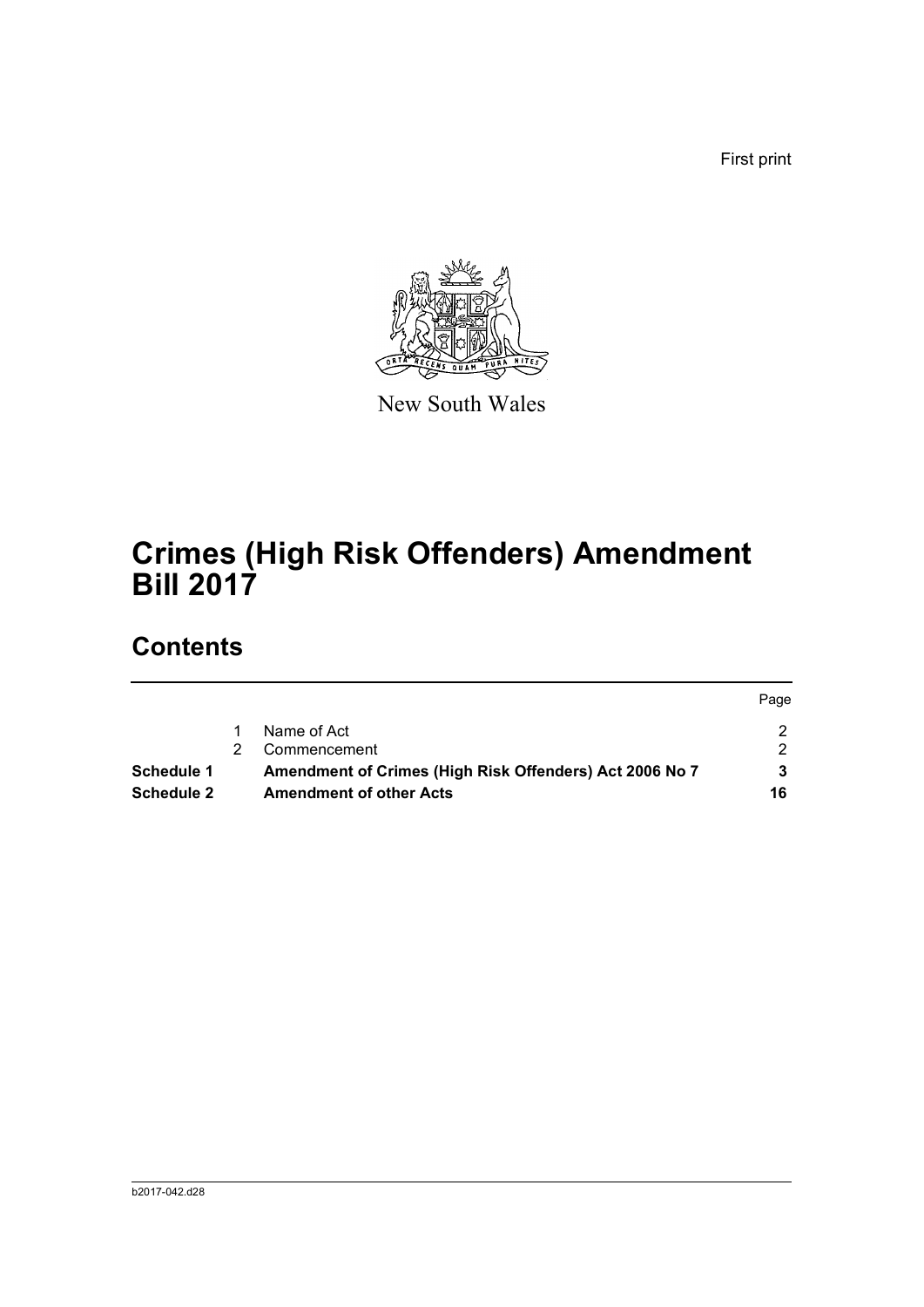

New South Wales

# **Crimes (High Risk Offenders) Amendment Bill 2017**

No , 2017

## **A Bill for**

An Act to amend the *Crimes (High Risk Offenders) Act 2006* to make further provision with respect to the supervision and detention of high risk sex offenders and high risk violent offenders; and for other purposes.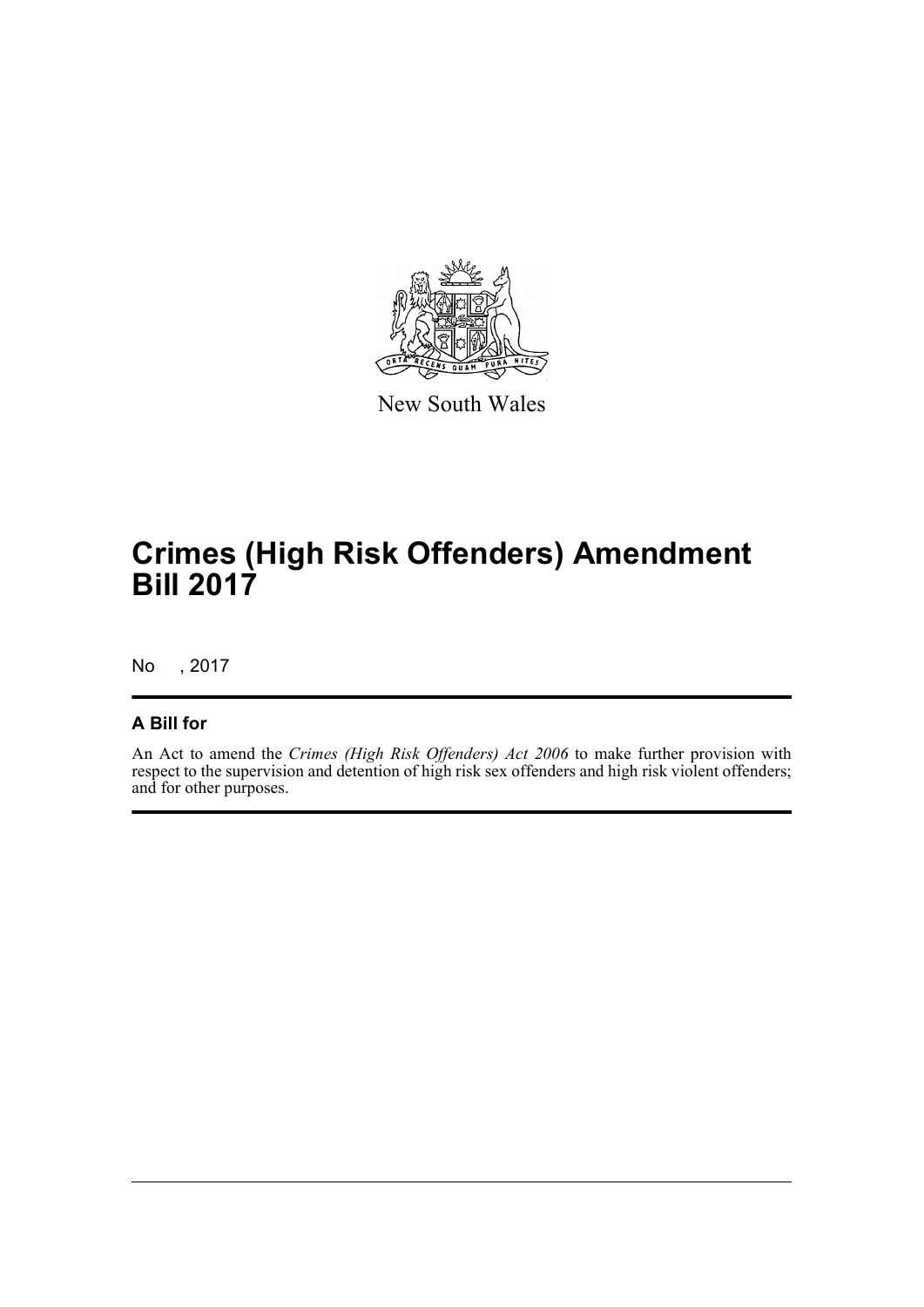<span id="page-6-0"></span>

|  | The Legislature of New South Wales enacts: |  |  |
|--|--------------------------------------------|--|--|
|  |                                            |  |  |

<span id="page-6-1"></span>

|   | Name of Act                                                          | 2              |
|---|----------------------------------------------------------------------|----------------|
|   | This Act is the Crimes (High Risk Offenders) Amendment Act 2017.     | 3              |
| 2 | <b>Commencement</b>                                                  | $\overline{4}$ |
|   | This Act commences on a day or days to be appointed by proclamation. | 5              |

1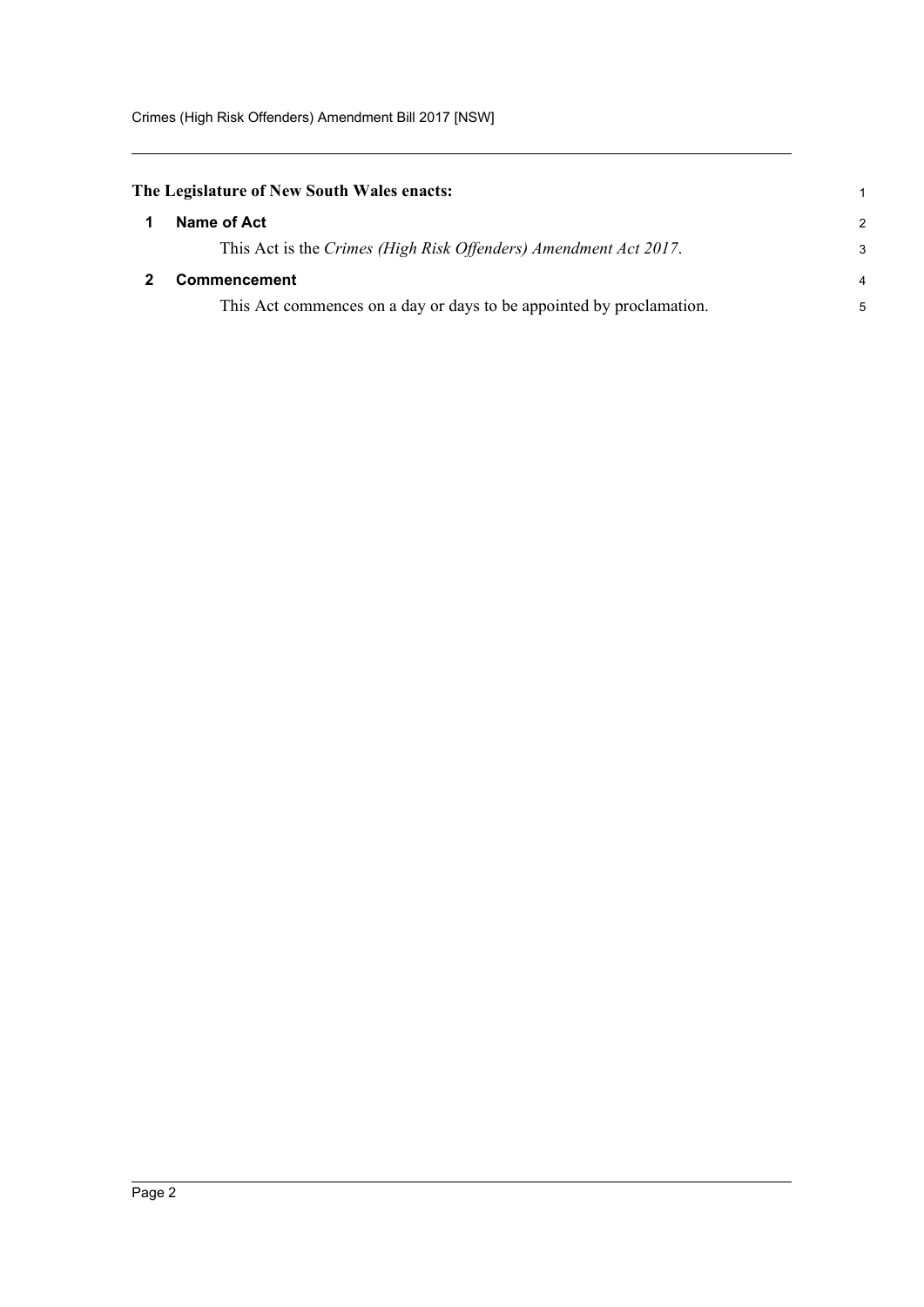<span id="page-7-0"></span>

|       | <b>Schedule 1</b>            | <b>Amendment of Crimes (High Risk Offenders) Act</b><br>2006 No 7                                                                                                                                                                                                                                                                                               | 1<br>2               |
|-------|------------------------------|-----------------------------------------------------------------------------------------------------------------------------------------------------------------------------------------------------------------------------------------------------------------------------------------------------------------------------------------------------------------|----------------------|
| [1]   | <b>Section 4 Definitions</b> |                                                                                                                                                                                                                                                                                                                                                                 | 3                    |
|       |                              | Omit "section 5D or 5G" from the definition of <i>continuing detention order</i> .                                                                                                                                                                                                                                                                              | 4                    |
|       |                              | Insert instead "section 5C".                                                                                                                                                                                                                                                                                                                                    | 5                    |
| [2]   |                              | Section 4, definition of "corrective services officer"                                                                                                                                                                                                                                                                                                          | 6                    |
|       |                              | Omit the definition. Insert instead:                                                                                                                                                                                                                                                                                                                            | $\overline{7}$       |
|       |                              | <i>corrective services officer</i> means a correctional officer or community<br>corrections officer within the meaning of the Crimes (Administration of<br>Sentences) Act 1999.                                                                                                                                                                                 | 8<br>9<br>10         |
| $[3]$ |                              | Section 4, definition of "extended supervision order"                                                                                                                                                                                                                                                                                                           | 11                   |
|       |                              | Omit "section 5C or 5F". Insert instead "section 5B".                                                                                                                                                                                                                                                                                                           | 12                   |
| [4]   | <b>Section 4</b>             |                                                                                                                                                                                                                                                                                                                                                                 | 13                   |
|       |                              | Omit the definitions of high risk offender, high risk sex offender, high risk sex offender<br>continuing detention order, high risk sex offender extended supervision order, high risk<br>violent offender, high risk violent offender continuing detention order, high risk violent<br>offender extended supervision order, sex offender and violent offender. | 14<br>15<br>16<br>17 |
| [5]   |                              | Section 4, definition of "interim detention order"                                                                                                                                                                                                                                                                                                              | 18                   |
|       | Omit "or 18B".               |                                                                                                                                                                                                                                                                                                                                                                 | 19                   |
| [6]   |                              | Section 4, definition of "interim supervision order"                                                                                                                                                                                                                                                                                                            | 20                   |
|       | Omit "or 10B".               |                                                                                                                                                                                                                                                                                                                                                                 | 21                   |
| [7]   |                              | Section 4, definition of "offender"                                                                                                                                                                                                                                                                                                                             | 22                   |
|       |                              | Omit the definition. Insert instead:                                                                                                                                                                                                                                                                                                                            | 23                   |
|       |                              | <i>offender</i> —see section 4A.                                                                                                                                                                                                                                                                                                                                | 24                   |
| [8]   |                              | Section 4, definition of "serious offence"                                                                                                                                                                                                                                                                                                                      | 25                   |
|       |                              | Omit the definition. Insert instead:                                                                                                                                                                                                                                                                                                                            | 26                   |
|       |                              | serious offence means:                                                                                                                                                                                                                                                                                                                                          | 27                   |
|       |                              | a serious sex offence, or<br>(a)                                                                                                                                                                                                                                                                                                                                | 28                   |
|       |                              | a serious violence offence.<br>(b)                                                                                                                                                                                                                                                                                                                              | 29                   |
| [9]   | Section 4 (2)                |                                                                                                                                                                                                                                                                                                                                                                 | 30                   |
|       |                              | Insert at the end of section 4:                                                                                                                                                                                                                                                                                                                                 | 31                   |
|       | (2)                          | A reference in this Act to an <i>offender in lawful custody</i> includes, where used<br>in relation to an offender who is subject to an extended supervision order or<br>interim supervision order, a reference to the offender being in lawful custody<br>during a period for which the offender is on remand for any offence.                                 | 32<br>33<br>34<br>35 |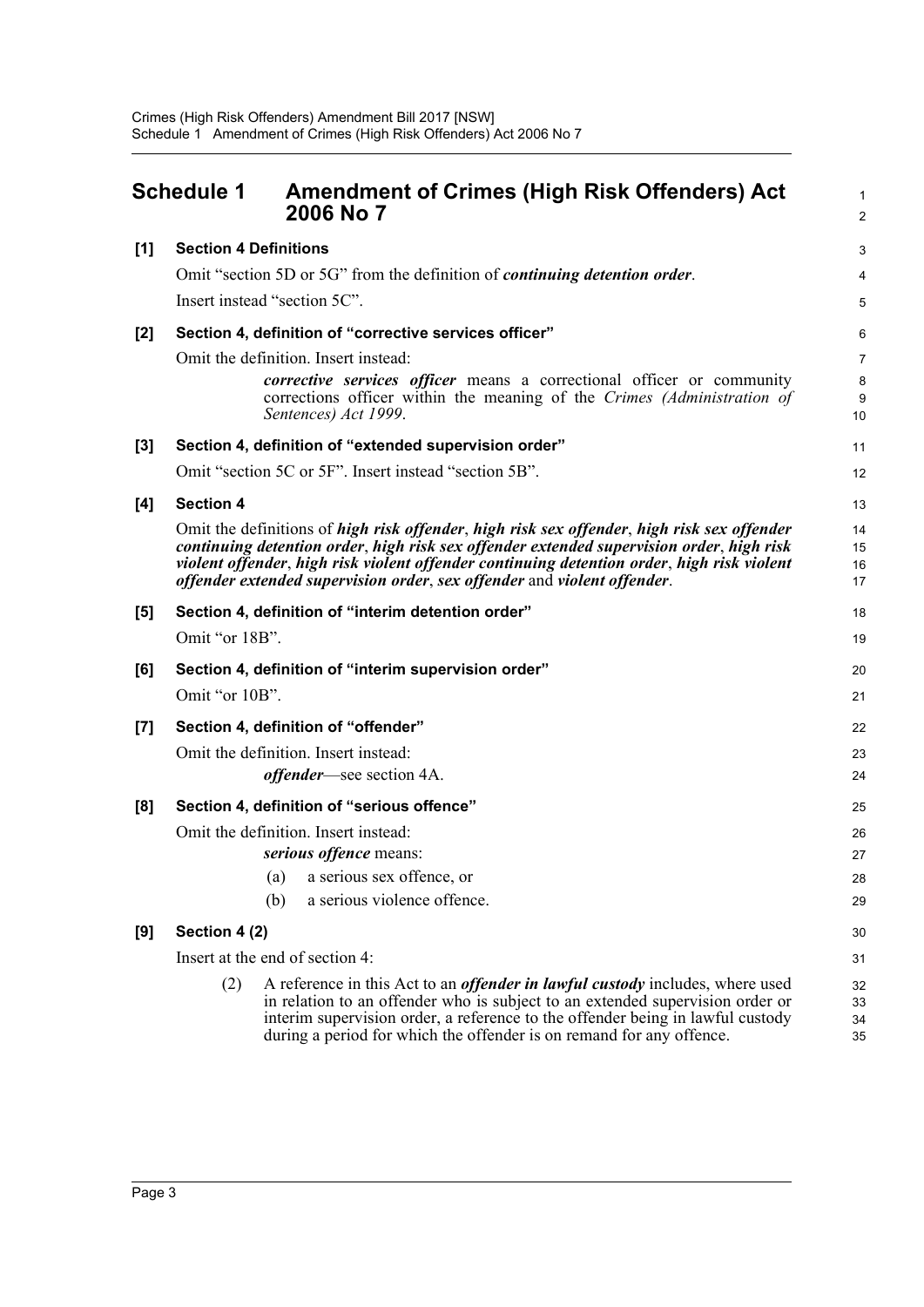| $[10]$ |    | <b>Section 4A</b>                |                                                                                                                                                                                                                                                                                                                | $\mathbf{1}$                        |
|--------|----|----------------------------------|----------------------------------------------------------------------------------------------------------------------------------------------------------------------------------------------------------------------------------------------------------------------------------------------------------------|-------------------------------------|
|        |    | Insert after section 4:          |                                                                                                                                                                                                                                                                                                                | $\overline{2}$                      |
|        | 4A |                                  | <b>Meaning of "offender"</b>                                                                                                                                                                                                                                                                                   | 3                                   |
|        |    |                                  | For the purposes of this Act, an <i>offender</i> is a person who:                                                                                                                                                                                                                                              | 4                                   |
|        |    | (a)                              | is of or above 18 years of age, and                                                                                                                                                                                                                                                                            | 5                                   |
|        |    | (b)                              | has at any time been sentenced to imprisonment (not including a<br>suspended or quashed sentence) to be served by way of full-time<br>detention or intensive correction in the community (whether or not<br>subject to a home detention condition) following the person's<br>conviction for a serious offence. | 6<br>$\overline{7}$<br>8<br>9<br>10 |
| [11]   |    |                                  | Section 5 Definitions of "serious sex offence" and "offence of a sexual nature"                                                                                                                                                                                                                                | 11                                  |
|        |    | Insert after section $5(1)(b)$ : |                                                                                                                                                                                                                                                                                                                | 12                                  |
|        |    | (b1)                             | an offence against section 50BA of the Crimes Act 1914 of the<br>Commonwealth,                                                                                                                                                                                                                                 | 13<br>14                            |
|        |    | (b2)                             | an offence against section 71.8 of the <i>Commonwealth Criminal Code</i> ,                                                                                                                                                                                                                                     | 15                                  |
|        |    | (b3)                             | an offence against section 271.4 or 271.7 of the Commonwealth<br>Criminal Code,                                                                                                                                                                                                                                | 16<br>17                            |
|        |    | (b4)                             | an offence against section 272.8 (1) or $(2)$ , 272.10 $(1)$ , 272.11 $(1)$ ,<br>272.12 (1) or (2), 272.13 (1) or (2), 272.14 (1), 272.15 (1), 272.19 (1) or<br>273.7 of the Commonwealth Criminal Code,                                                                                                       | 18<br>19<br>20                      |
|        |    | (b5)                             | an offence against section 471.22 (1), 471.24, 471.25, 474.24A (1),<br>474.25B (1), 474.26 or 474.27 (1), (2) or (3) of the <i>Commonwealth</i><br>Criminal Code,                                                                                                                                              | 21<br>22<br>23                      |
| $[12]$ |    | Section 5 (2) (h1)-(h5)          |                                                                                                                                                                                                                                                                                                                | 24                                  |
|        |    | Insert after section $5(2)$ (h): |                                                                                                                                                                                                                                                                                                                | 25                                  |
|        |    | (h1)                             | an offence against section 50BB, 50BC, 50BD, 50DA or 50DB of the<br>Crimes Act 1914 of the Commonwealth,                                                                                                                                                                                                       | 26<br>27                            |
|        |    | (h2)                             | an offence against section 71.12 of the <i>Commonwealth Criminal Code</i> ,                                                                                                                                                                                                                                    | 28                                  |
|        |    | (h3)                             | an offence against section 272.9 (1) or (2), 272.18 (1), 272.20 (1) or (2),<br>273.5 or 273.6 of the Commonwealth Criminal Code,                                                                                                                                                                               | 29<br>30                            |
|        |    | (h4)                             | an offence against section 471.16 (1) or (2), 471.17 (1), 471.19 (1) or<br>$(2), 471.20$ $(1), 471.26, 474.19$ $(1), 474.20$ $(1), 474.22$ $(1), 474.23$ $(1),$<br>474.25A (1) or (2) or 474.27A (1) of the <i>Commonwealth Criminal</i><br>Code,                                                              | 31<br>32<br>33<br>34                |
|        |    | (h5)                             | an offence against section 233BAB of the Customs Act 1901 of the<br>Commonwealth involving items of child pornography or child abuse<br>material,                                                                                                                                                              | 35<br>36<br>37                      |
| $[13]$ |    | Section 5 (3)                    |                                                                                                                                                                                                                                                                                                                | 38                                  |
|        |    | Insert after section $5(2)$ :    |                                                                                                                                                                                                                                                                                                                | 39                                  |
|        |    | (3)                              | In this section:                                                                                                                                                                                                                                                                                               | 40                                  |
|        |    |                                  | Commonwealth Criminal Code means the Criminal Code set out in the<br>Schedule to the Criminal Code Act 1995 of the Commonwealth.                                                                                                                                                                               | 41<br>42                            |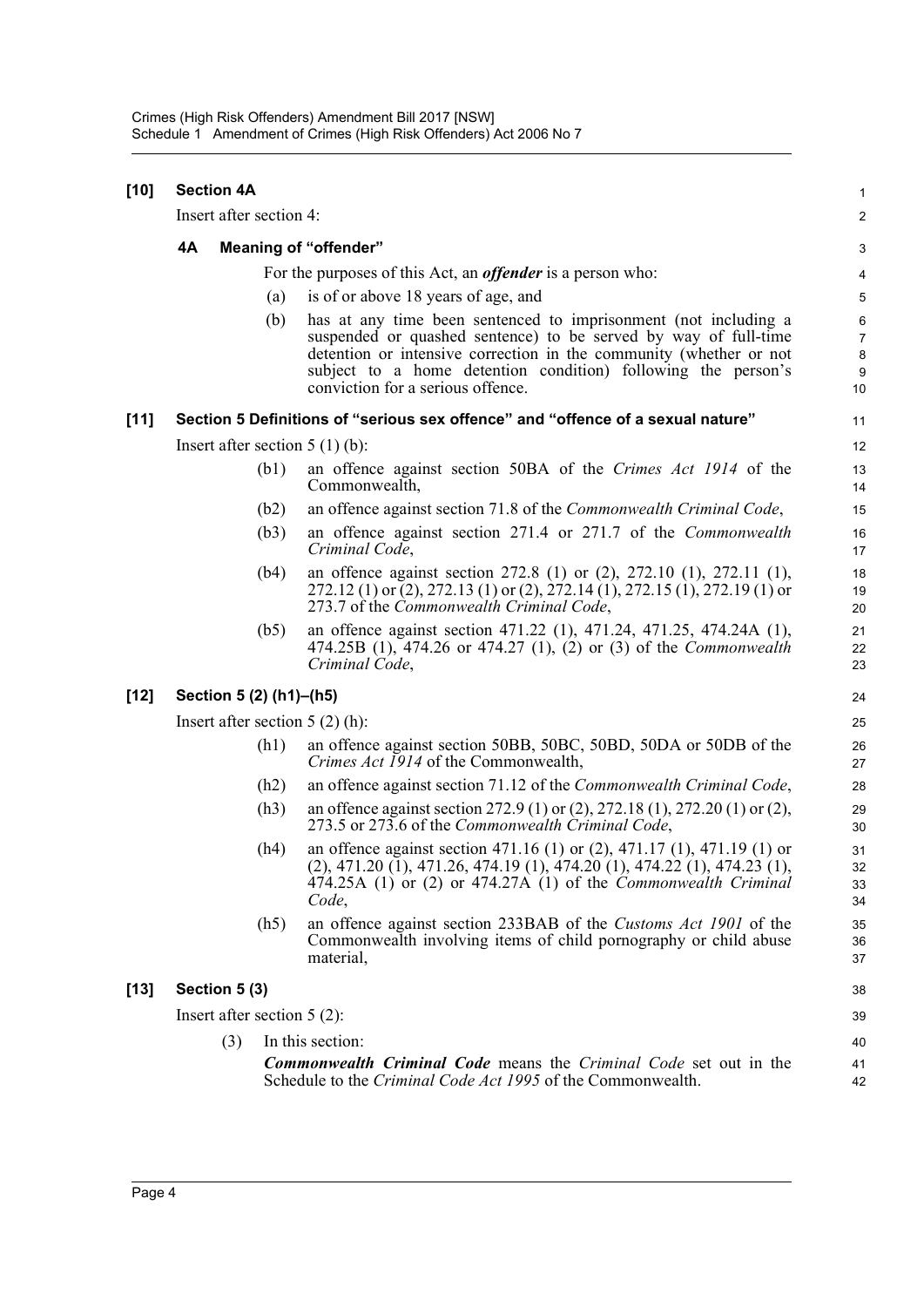#### **[14] Part 1A** Omit the Part. Insert instead: **Part 1A Supervision and detention of high risk offenders 5B Making of extended supervision orders—unacceptable risk** The Supreme Court may make an order for the supervision in the community of a person (an *extended supervision order*) if: (a) the person is an offender who is serving (or who has served) a sentence of imprisonment for a serious offence either in custody or under supervision in the community, and (b) the person is a supervised offender (within the meaning of section 5I), and (c) an application for the order is made in accordance with section 5I, and (d) the Supreme Court is satisfied to a high degree of probability that the offender poses an unacceptable risk of committing another serious offence if not kept under supervision under the order. **5C Making of continuing detention orders—unacceptable risk** The Supreme Court may make an order for the continued detention of a person (a *continuing detention order*) if: (a) the person is an offender who is serving (or who has served) a sentence of imprisonment for a serious offence either in custody or under supervision in the community, and (b) the person is a detained offender or supervised offender (within the meaning of section 13B), and (c) an application for the order is made in accordance with section 13B, and (d) the Supreme Court is satisfied to a high degree of probability that the person poses an unacceptable risk of committing another serious offence if not kept in detention under the order. **5D Determination of risk** For the purposes of this Part, the Supreme Court is not required to determine that the risk of an offender committing a serious offence is more likely than not in order to determine that there is an unacceptable risk of the person committing such an offence. **[15] Section 5I** Omit sections 5I and 5J. Insert instead: **5I Application for extended supervision order** (1) An application for an extended supervision order may be made only in respect of a supervised offender. (2) A *supervised offender* is an offender who, when the application for the order is made, is in custody or under supervision (referred to in this Part as the offender's *current custody or supervision*): (a) while serving a sentence of imprisonment: (i) for a serious offence, or (ii) for an offence of a sexual nature, or 1  $\mathfrak{p}$ 3 4 5 6 7 8 9 10 11 12 13 14 15 16 17 18 19 20 21  $22$ 23 24 25 26 27 28 29 30 31 32 33 34 35 36 37 38 39 40 41 42 43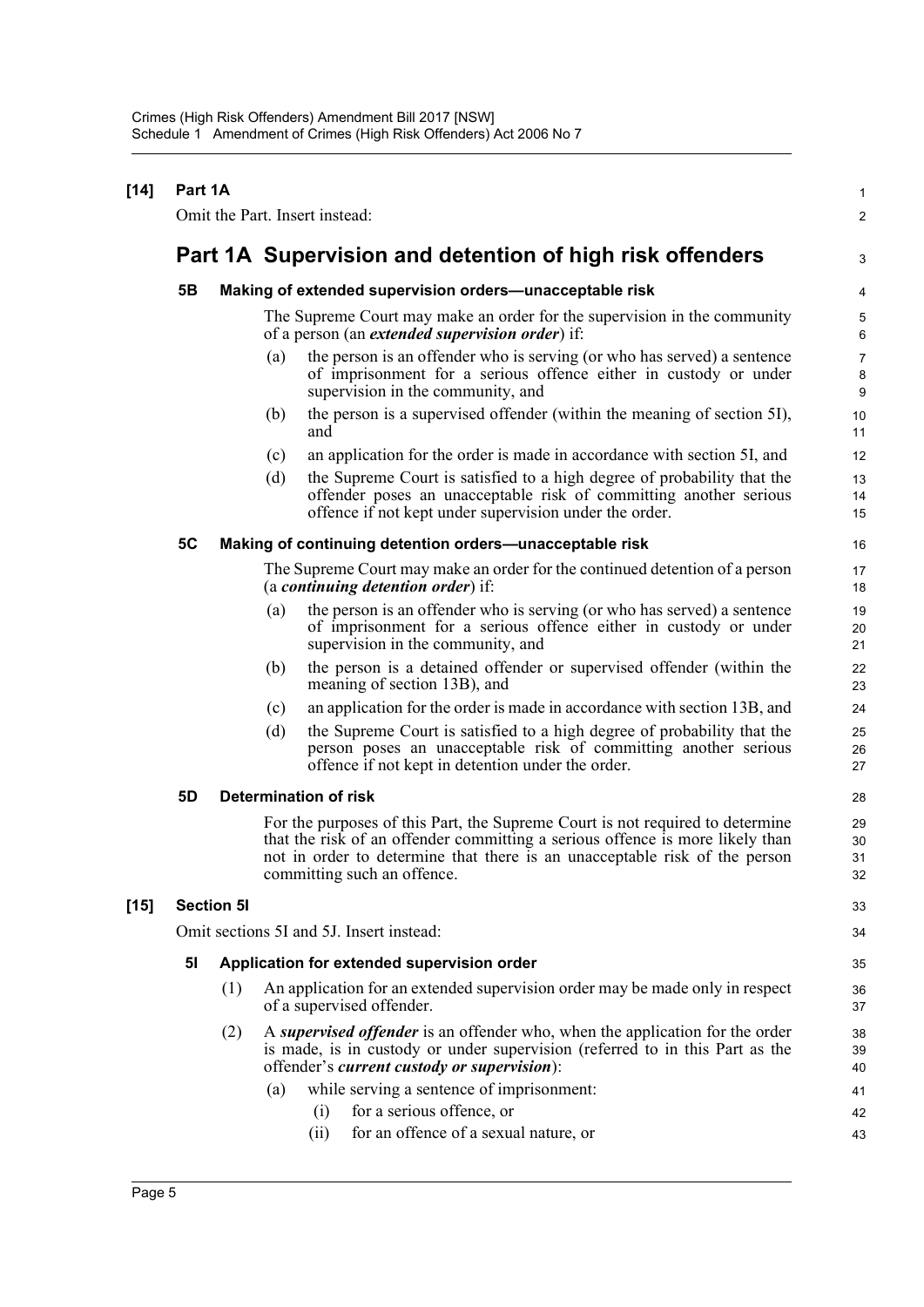|     | (iii)  | for an offence under section 12, or                                                                                                                                                                                                                                | $\mathbf{1}$                                                                                                                                                                                                                                                                                                                                                                                                                                                                                                                                                                                                                                                                                                                                                                                                                                                                                                                                                                                                                                                                                                                                                                                                                                                                                                                                                                                                                                                                                                                                                                                                                                                                                                                                                                                                                                  |
|-----|--------|--------------------------------------------------------------------------------------------------------------------------------------------------------------------------------------------------------------------------------------------------------------------|-----------------------------------------------------------------------------------------------------------------------------------------------------------------------------------------------------------------------------------------------------------------------------------------------------------------------------------------------------------------------------------------------------------------------------------------------------------------------------------------------------------------------------------------------------------------------------------------------------------------------------------------------------------------------------------------------------------------------------------------------------------------------------------------------------------------------------------------------------------------------------------------------------------------------------------------------------------------------------------------------------------------------------------------------------------------------------------------------------------------------------------------------------------------------------------------------------------------------------------------------------------------------------------------------------------------------------------------------------------------------------------------------------------------------------------------------------------------------------------------------------------------------------------------------------------------------------------------------------------------------------------------------------------------------------------------------------------------------------------------------------------------------------------------------------------------------------------------------|
|     | (iv)   | for another offence (whether under a law of this State or another<br>Australian jurisdiction) that is being served concurrently or<br>consecutively, or partly concurrently and partly consecutively,<br>with one or more sentences of imprisonment referred to in | $\overline{\mathbf{c}}$<br>$\ensuremath{\mathsf{3}}$<br>$\overline{\mathbf{4}}$<br>$\mathbf 5$<br>6                                                                                                                                                                                                                                                                                                                                                                                                                                                                                                                                                                                                                                                                                                                                                                                                                                                                                                                                                                                                                                                                                                                                                                                                                                                                                                                                                                                                                                                                                                                                                                                                                                                                                                                                           |
|     | (b)    |                                                                                                                                                                                                                                                                    | $\overline{7}$<br>8                                                                                                                                                                                                                                                                                                                                                                                                                                                                                                                                                                                                                                                                                                                                                                                                                                                                                                                                                                                                                                                                                                                                                                                                                                                                                                                                                                                                                                                                                                                                                                                                                                                                                                                                                                                                                           |
| (3) |        |                                                                                                                                                                                                                                                                    | 9<br>10<br>11<br>12                                                                                                                                                                                                                                                                                                                                                                                                                                                                                                                                                                                                                                                                                                                                                                                                                                                                                                                                                                                                                                                                                                                                                                                                                                                                                                                                                                                                                                                                                                                                                                                                                                                                                                                                                                                                                           |
|     |        |                                                                                                                                                                                                                                                                    | 13                                                                                                                                                                                                                                                                                                                                                                                                                                                                                                                                                                                                                                                                                                                                                                                                                                                                                                                                                                                                                                                                                                                                                                                                                                                                                                                                                                                                                                                                                                                                                                                                                                                                                                                                                                                                                                            |
|     |        |                                                                                                                                                                                                                                                                    | 14                                                                                                                                                                                                                                                                                                                                                                                                                                                                                                                                                                                                                                                                                                                                                                                                                                                                                                                                                                                                                                                                                                                                                                                                                                                                                                                                                                                                                                                                                                                                                                                                                                                                                                                                                                                                                                            |
| (1) |        |                                                                                                                                                                                                                                                                    | 15<br>16<br>17                                                                                                                                                                                                                                                                                                                                                                                                                                                                                                                                                                                                                                                                                                                                                                                                                                                                                                                                                                                                                                                                                                                                                                                                                                                                                                                                                                                                                                                                                                                                                                                                                                                                                                                                                                                                                                |
|     |        |                                                                                                                                                                                                                                                                    | 18                                                                                                                                                                                                                                                                                                                                                                                                                                                                                                                                                                                                                                                                                                                                                                                                                                                                                                                                                                                                                                                                                                                                                                                                                                                                                                                                                                                                                                                                                                                                                                                                                                                                                                                                                                                                                                            |
|     |        |                                                                                                                                                                                                                                                                    | 19                                                                                                                                                                                                                                                                                                                                                                                                                                                                                                                                                                                                                                                                                                                                                                                                                                                                                                                                                                                                                                                                                                                                                                                                                                                                                                                                                                                                                                                                                                                                                                                                                                                                                                                                                                                                                                            |
| (3) |        |                                                                                                                                                                                                                                                                    | 20                                                                                                                                                                                                                                                                                                                                                                                                                                                                                                                                                                                                                                                                                                                                                                                                                                                                                                                                                                                                                                                                                                                                                                                                                                                                                                                                                                                                                                                                                                                                                                                                                                                                                                                                                                                                                                            |
|     | (a)    |                                                                                                                                                                                                                                                                    | 21                                                                                                                                                                                                                                                                                                                                                                                                                                                                                                                                                                                                                                                                                                                                                                                                                                                                                                                                                                                                                                                                                                                                                                                                                                                                                                                                                                                                                                                                                                                                                                                                                                                                                                                                                                                                                                            |
|     | (b)    |                                                                                                                                                                                                                                                                    | 22<br>23<br>24                                                                                                                                                                                                                                                                                                                                                                                                                                                                                                                                                                                                                                                                                                                                                                                                                                                                                                                                                                                                                                                                                                                                                                                                                                                                                                                                                                                                                                                                                                                                                                                                                                                                                                                                                                                                                                |
|     |        |                                                                                                                                                                                                                                                                    | 25                                                                                                                                                                                                                                                                                                                                                                                                                                                                                                                                                                                                                                                                                                                                                                                                                                                                                                                                                                                                                                                                                                                                                                                                                                                                                                                                                                                                                                                                                                                                                                                                                                                                                                                                                                                                                                            |
|     |        |                                                                                                                                                                                                                                                                    | 26                                                                                                                                                                                                                                                                                                                                                                                                                                                                                                                                                                                                                                                                                                                                                                                                                                                                                                                                                                                                                                                                                                                                                                                                                                                                                                                                                                                                                                                                                                                                                                                                                                                                                                                                                                                                                                            |
| (2) | Court. |                                                                                                                                                                                                                                                                    | 27<br>28<br>29                                                                                                                                                                                                                                                                                                                                                                                                                                                                                                                                                                                                                                                                                                                                                                                                                                                                                                                                                                                                                                                                                                                                                                                                                                                                                                                                                                                                                                                                                                                                                                                                                                                                                                                                                                                                                                |
|     |        |                                                                                                                                                                                                                                                                    | 30                                                                                                                                                                                                                                                                                                                                                                                                                                                                                                                                                                                                                                                                                                                                                                                                                                                                                                                                                                                                                                                                                                                                                                                                                                                                                                                                                                                                                                                                                                                                                                                                                                                                                                                                                                                                                                            |
|     |        |                                                                                                                                                                                                                                                                    | 31                                                                                                                                                                                                                                                                                                                                                                                                                                                                                                                                                                                                                                                                                                                                                                                                                                                                                                                                                                                                                                                                                                                                                                                                                                                                                                                                                                                                                                                                                                                                                                                                                                                                                                                                                                                                                                            |
|     |        |                                                                                                                                                                                                                                                                    | 32                                                                                                                                                                                                                                                                                                                                                                                                                                                                                                                                                                                                                                                                                                                                                                                                                                                                                                                                                                                                                                                                                                                                                                                                                                                                                                                                                                                                                                                                                                                                                                                                                                                                                                                                                                                                                                            |
|     |        |                                                                                                                                                                                                                                                                    | 33                                                                                                                                                                                                                                                                                                                                                                                                                                                                                                                                                                                                                                                                                                                                                                                                                                                                                                                                                                                                                                                                                                                                                                                                                                                                                                                                                                                                                                                                                                                                                                                                                                                                                                                                                                                                                                            |
|     |        |                                                                                                                                                                                                                                                                    | 34                                                                                                                                                                                                                                                                                                                                                                                                                                                                                                                                                                                                                                                                                                                                                                                                                                                                                                                                                                                                                                                                                                                                                                                                                                                                                                                                                                                                                                                                                                                                                                                                                                                                                                                                                                                                                                            |
|     |        |                                                                                                                                                                                                                                                                    | 35                                                                                                                                                                                                                                                                                                                                                                                                                                                                                                                                                                                                                                                                                                                                                                                                                                                                                                                                                                                                                                                                                                                                                                                                                                                                                                                                                                                                                                                                                                                                                                                                                                                                                                                                                                                                                                            |
|     |        |                                                                                                                                                                                                                                                                    | 36                                                                                                                                                                                                                                                                                                                                                                                                                                                                                                                                                                                                                                                                                                                                                                                                                                                                                                                                                                                                                                                                                                                                                                                                                                                                                                                                                                                                                                                                                                                                                                                                                                                                                                                                                                                                                                            |
|     |        |                                                                                                                                                                                                                                                                    | 37                                                                                                                                                                                                                                                                                                                                                                                                                                                                                                                                                                                                                                                                                                                                                                                                                                                                                                                                                                                                                                                                                                                                                                                                                                                                                                                                                                                                                                                                                                                                                                                                                                                                                                                                                                                                                                            |
|     |        |                                                                                                                                                                                                                                                                    | 38                                                                                                                                                                                                                                                                                                                                                                                                                                                                                                                                                                                                                                                                                                                                                                                                                                                                                                                                                                                                                                                                                                                                                                                                                                                                                                                                                                                                                                                                                                                                                                                                                                                                                                                                                                                                                                            |
|     | (e1)   |                                                                                                                                                                                                                                                                    | 39<br>40                                                                                                                                                                                                                                                                                                                                                                                                                                                                                                                                                                                                                                                                                                                                                                                                                                                                                                                                                                                                                                                                                                                                                                                                                                                                                                                                                                                                                                                                                                                                                                                                                                                                                                                                                                                                                                      |
|     |        | Section 6 (3)<br>Section 9 (3)<br>Section 9 (3) (a)<br>Omit the paragraph.                                                                                                                                                                                         | subparagraph $(i)$ , $(ii)$ or $(iii)$ , or<br>under an existing interim supervision order, extended supervision order,<br>interim detention order or continuing detention order.<br>A person is taken to be serving a sentence of imprisonment whether the<br>sentence is being served by way of full-time detention or intensive correction<br>in the community (whether or not subject to a home detention condition) and<br>whether the offender is in custody or on release on parole.<br>Section 6 Requirements with respect to application<br>Omit section $6(1)$ and $(2)$ . Insert instead:<br>An application for an extended supervision order against an offender may not<br>be made until the last 9 months of the offender's current custody or<br>supervision.<br>Omit the subsection. Insert instead:<br>An application must be supported by documentation:<br>that addresses each of the matters referred to in section $9(3)$ , and<br>that includes a report (prepared by a qualified psychiatrist, registered<br>psychologist or registered medical practitioner) that assesses the<br>likelihood of the offender committing a serious offence.<br>Section 9 Determination of application for extended supervision order<br>Insert after section $9(1)$ :<br>In determining whether or not to make an extended supervision order, the<br>safety of the community must be the paramount consideration of the Supreme<br>Insert "also" after "Supreme Court must".<br>Section $9(3)(c)$ and $(d)$<br>Omit "further relevant offence" wherever occurring.<br>Insert instead "further serious offence".<br>Section 9 (3) (e1) and (e2)<br>Insert after section $9(3)$ (e):<br>options (if any) available if the offender is kept in custody or is in the<br>community (whether or not under supervision) that might reduce the |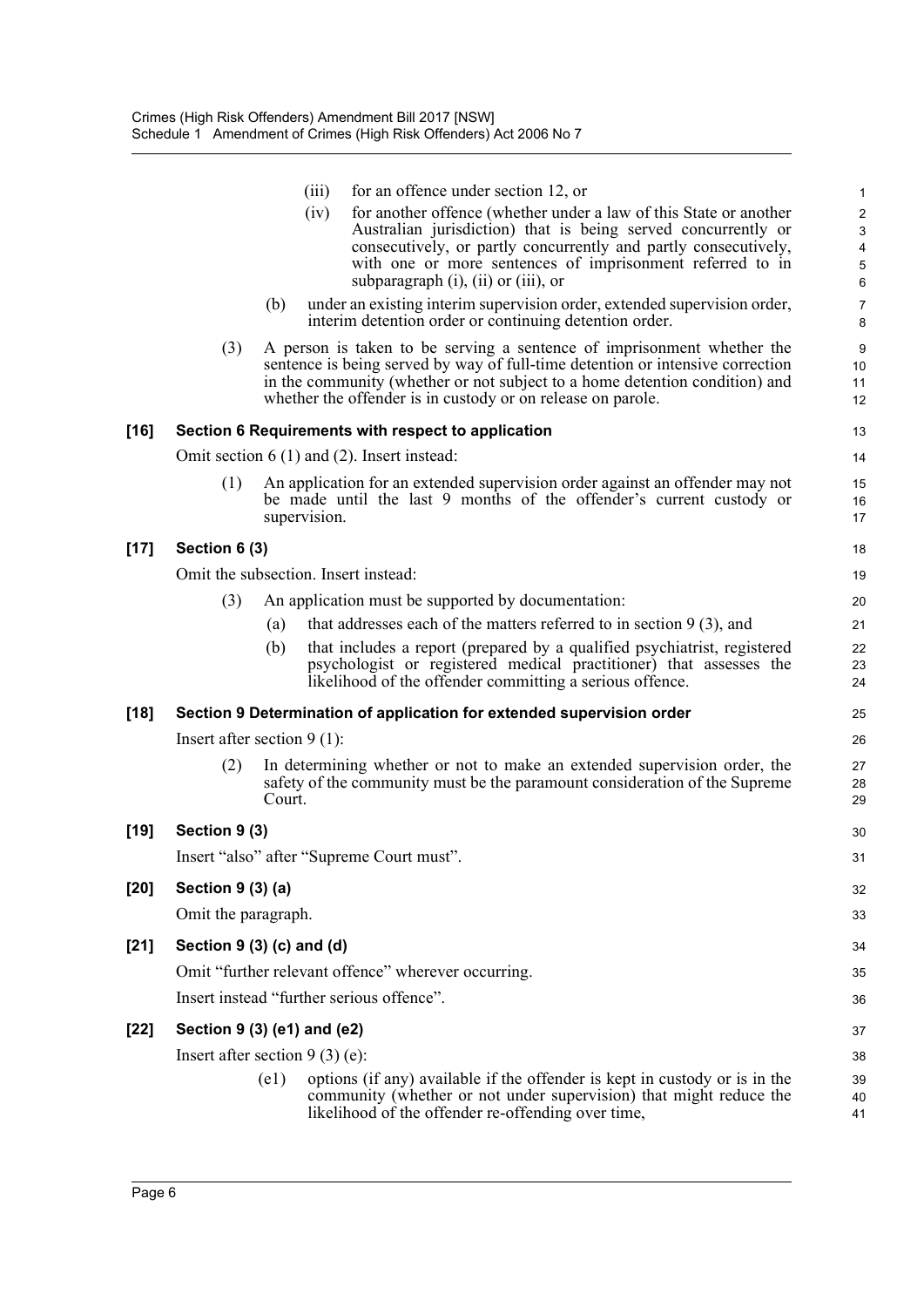|        |                                | (e2)     | the likelihood that the offender will comply with the obligations of an<br>extended supervision order,                                                                                                                                                                  | $\mathbf{1}$<br>$\overline{2}$ |
|--------|--------------------------------|----------|-------------------------------------------------------------------------------------------------------------------------------------------------------------------------------------------------------------------------------------------------------------------------|--------------------------------|
| $[23]$ | Section 9 (3) (f)              |          |                                                                                                                                                                                                                                                                         | 3                              |
|        |                                |          | Omit "the level". Insert instead "without limiting paragraph (e2), the level".                                                                                                                                                                                          | 4                              |
| $[24]$ | Section 9 (3) (i)              |          |                                                                                                                                                                                                                                                                         | 5                              |
|        |                                |          | Omit the paragraph. Insert instead:                                                                                                                                                                                                                                     | 6                              |
|        |                                | (i)      | any other information that is available as to the likelihood that the<br>offender will commit a further serious offence.                                                                                                                                                | $\overline{7}$<br>8            |
| $[25]$ | Section 9 (4)                  |          |                                                                                                                                                                                                                                                                         | 9                              |
|        | Omit the subsection.           |          |                                                                                                                                                                                                                                                                         | 10                             |
| $[26]$ |                                |          | Section 10 Term of extended supervision order                                                                                                                                                                                                                           | 11                             |
|        | Insert after section $10(1)$ : |          |                                                                                                                                                                                                                                                                         | 12                             |
|        | (IAA)                          |          | However the Supreme Court may, if an extended supervision order is made in<br>proceedings on an application for a continuing detention order, defer the<br>operation of an extended supervision order for a period of up to 7 days (the<br><i>deferral period</i> ) if: | 13<br>14<br>15<br>16           |
|        |                                | (a)      | the Court considers that it is necessary to detain the offender for the<br>deferral period to enable arrangements to be made for supervision of the<br>offender in the community, and                                                                                   | 17<br>18<br>19                 |
|        |                                | (b)      | it does not appear to the Court that an interim detention order can be<br>made for the interim detention of the offender.                                                                                                                                               | 20<br>21                       |
|        | (1AB)                          | expires. | On the deferral of the operation of an extended supervision order, the Supreme<br>Court may order that the offender concerned be detained for a specified period<br>(not exceeding the deferral period) after the offender's current custody                            | 22<br>23<br>24<br>25           |
|        | (1AC)                          |          | As soon as practicable after making an order under subsection (1AB) the<br>Supreme Court must issue a warrant for the committal of the offender for the<br>specified period after the offender's current custody expires.                                               | 26<br>27<br>28                 |
|        | (1AD)                          |          | A warrant under subsection (1AC) is sufficient authority for the offender to be<br>kept in custody in accordance with the terms of the warrant.                                                                                                                         | 29<br>30                       |
| [27]   | <b>Section 10A</b>             |          |                                                                                                                                                                                                                                                                         | 31                             |
|        |                                |          | Omit sections 10A and 10B. Insert instead:                                                                                                                                                                                                                              | 32                             |
|        | <b>10A</b>                     |          | Interim supervision order                                                                                                                                                                                                                                               | 33                             |
|        |                                | Court:   | The Supreme Court may make an order for the interim supervision of an<br>offender if, in proceedings for an extended supervision order, it appears to the                                                                                                               | 34<br>35<br>36                 |
|        |                                | (a)      | that the offender's current custody or supervision will expire before the<br>proceedings are determined, and                                                                                                                                                            | 37<br>38                       |
|        |                                | (b)      | that the matters alleged in the supporting documentation would, if<br>proved, justify the making of an extended supervision order.                                                                                                                                      | 39<br>40                       |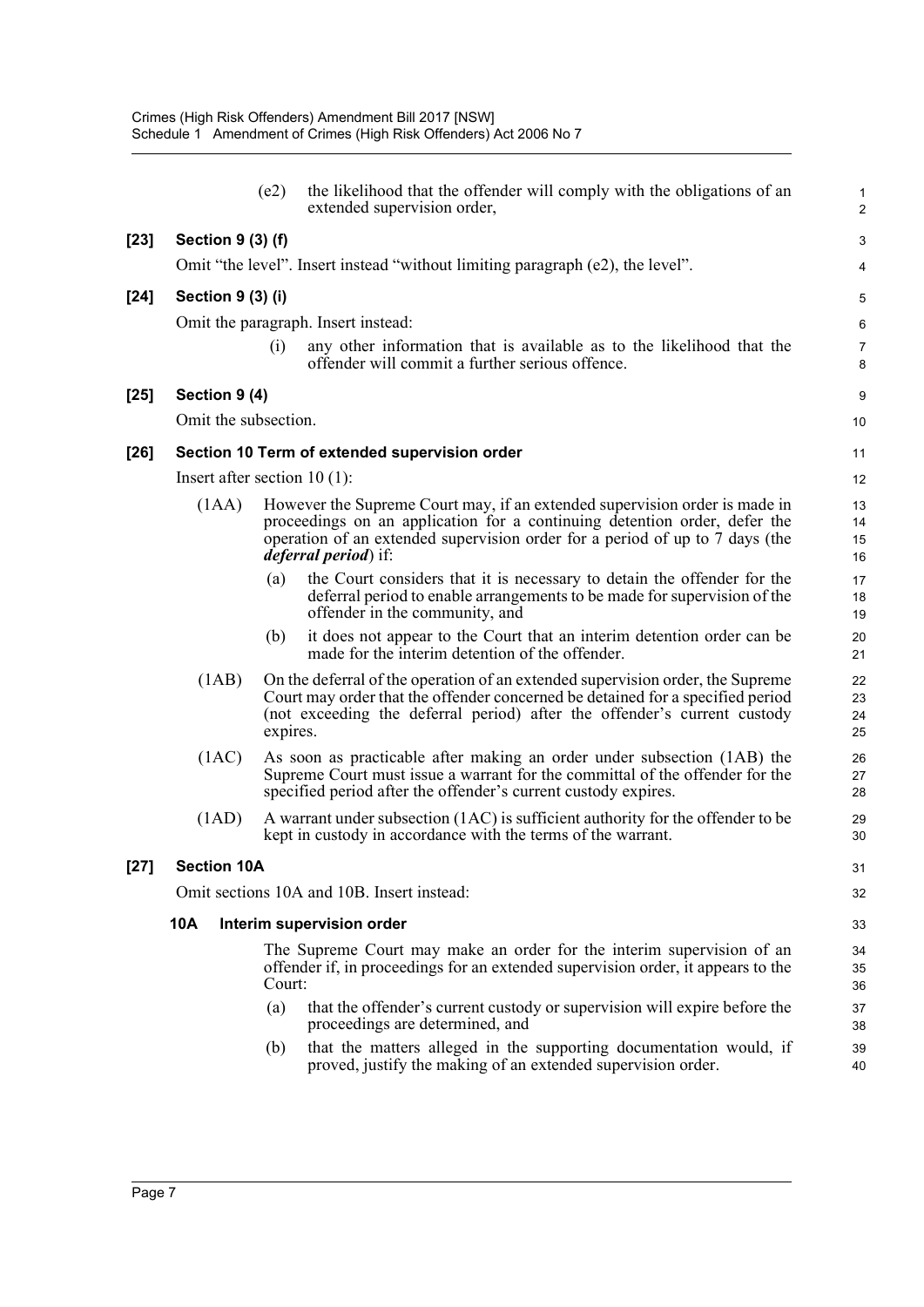### **[28] Section 10C Term of interim supervision order**

Insert after section 10C (1):

| (1AA) However, the Supreme Court may defer the operation of an interim       |
|------------------------------------------------------------------------------|
| supervision order in relation to an offender who is in current custody for a |
| period of up to 7 days (the <i>deferral period</i> ) if:                     |

(a) the Court considers that it is necessary to detain the offender for the deferral period to enable arrangements to be made for supervision of the offender in the community, and

- (b) it does not appear to the Court that an interim detention order can be made for the interim detention of the offender.
- (1AB) On the deferral of the operation of an interim supervision order, the Supreme Court may order that the offender concerned be detained for a specified period (not exceeding the deferral period) after the offender's current custody expires.
- (1AC) As soon as practicable after making an order under subsection (1AB) the Supreme Court must issue a warrant for the committal of the offender for the specified period after the offender's current custody expires.
- (1AD) A warrant under subsection (1AC) is sufficient authority for the offender to be kept in custody in accordance with the terms of the warrant.

### **[29] Section 13B**

Omit sections 13B and 13C. Insert instead:

### **13B Application for continuing detention order**

- (1) An application for a continuing detention order may be made only in respect of:
	- (a) a detained offender, or
	- (b) a supervised offender.
- (2) A *detained offender* is an offender who, when the application for a continuing detention order is made, is in custody (referred to in this Part as the offender's *current custody*):
	- (a) while serving a sentence of imprisonment:
		- (i) for a serious offence, or
		- (ii) for an offence of a sexual nature, or
		- (iii) for an offence under section 12, or
		- (iv) for another offence which is being served concurrently or consecutively, or partly concurrently and partly consecutively, with one or more sentences of imprisonment (whether under a law of this State or another Australian jurisdiction) referred to in subparagraph (i), (ii) or (iii), or
	- (b) under an existing continuing detention order, emergency detention order or interim detention order.
- (3) An application for a continuing detention order in respect of a detained offender may not be made more than 9 months before:
	- (a) the end of the offender's total sentence, or
	- (b) the expiry of the existing continuing detention order, as appropriate. 44 45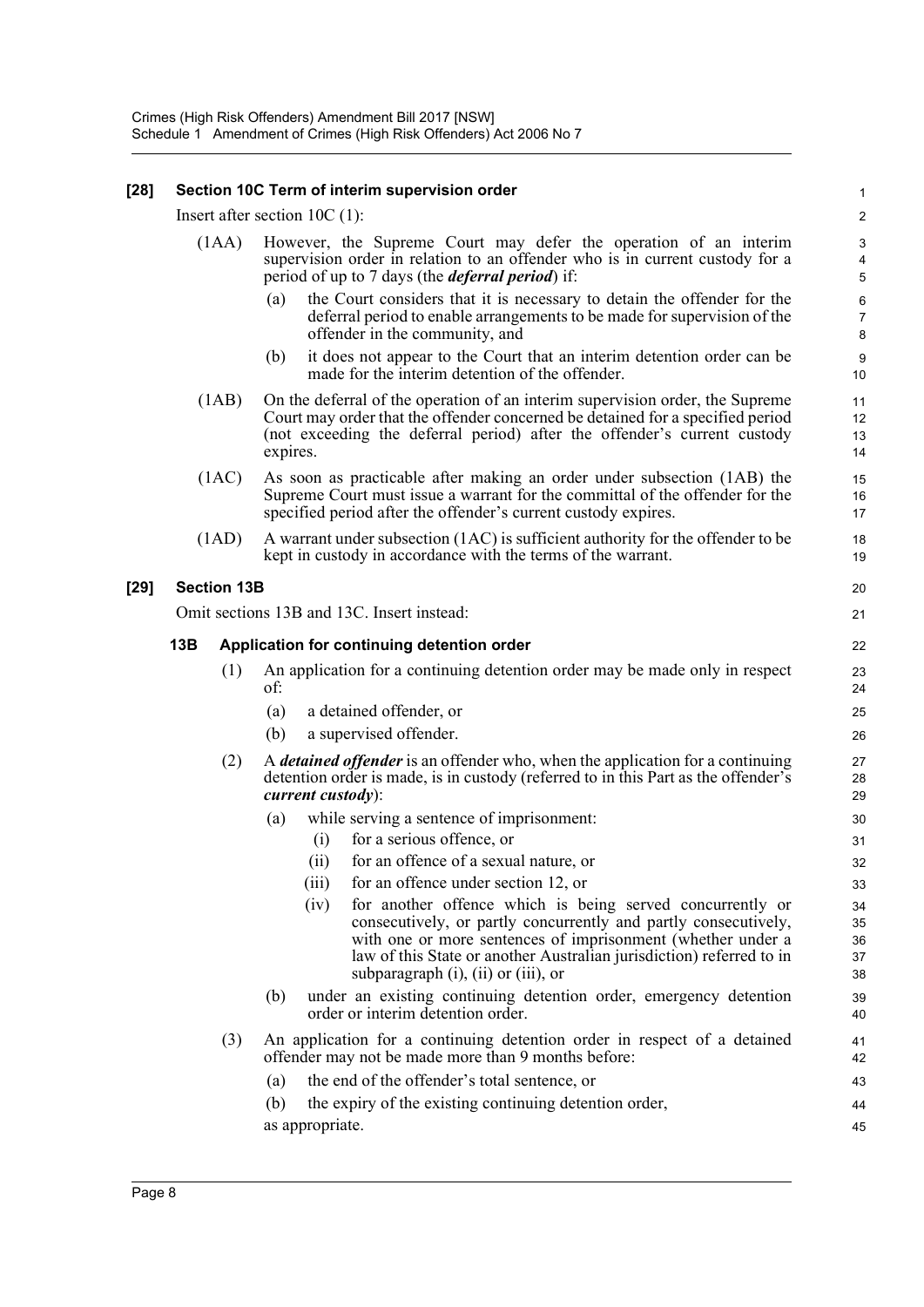| (4) |     | A supervised offender is an offender who, when the application for a<br>continuing detention order is made, is an offender in lawful custody or under<br>supervision: |  |
|-----|-----|-----------------------------------------------------------------------------------------------------------------------------------------------------------------------|--|
|     | (a) | under an extended supervision order or an interim supervision order<br>who:                                                                                           |  |

(i) has been found guilty of an offence under section 12 in respect of that order, or

- (ii) because of altered circumstances, poses an unacceptable risk of committing a serious offence if the continuing detention order is not made, or
- (b) whose obligations under an extended supervision order or an interim supervision order have been suspended, or
- (c) under an interim detention order.
- (5) An application in respect of a supervised offender who is serving a sentence of imprisonment may not be made more than 9 months before the end of the person's total sentence.
- (6) The Supreme Court must not make a continuing detention order on an application referred to in subsection (4) (a) (ii) unless it is satisfied that circumstances have altered since the making of the extended supervision order or interim supervision order and those altered circumstances mean that there is an unacceptable risk of the offender committing a serious offence if the continuing detention order is not made.
- (7) Without limiting the matters that the Supreme Court may take into account for the purposes of subsection (6), it may take into account the failure to comply, or an allegation that the supervised offender has failed to comply, with any requirement of an extended supervision order or interim supervision order.

## **[30] Section 14 Requirements with respect to application**

Omit section 14 (1).

## **[31] Section 14 (3)**

Omit the subsection. Insert instead:

- (3) An application for a continuing detention order must be supported by documentation:
	- (a) that addresses each of the matters referred to in section 17 (4), and
	- (b) that includes a report (prepared by a qualified psychiatrist, registered psychologist or registered medical practitioner) that assesses the likelihood of the offender committing a further serious offence.

## **[32] Section 17 Determination of application for continuing detention order**

Insert after section 17 (1):

(2) In determining whether or not to make a continuing detention order or extended supervision order, the safety of the community must be the paramount consideration of the Supreme Court.

| [33] | Section 17 (4)                            | 42 |
|------|-------------------------------------------|----|
|      | Insert "also" after "Supreme Court must". | 43 |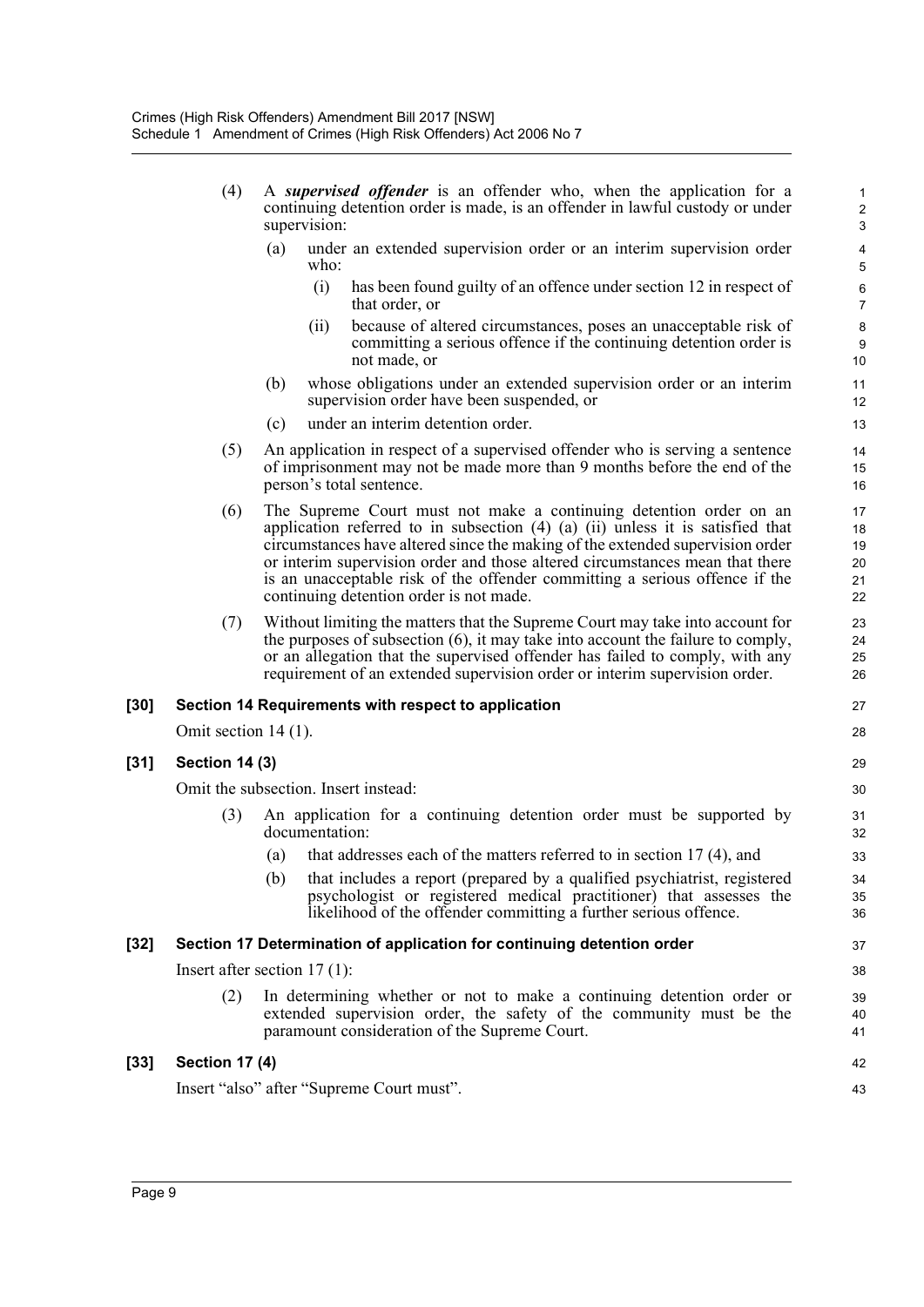| $[34]$ | Section 17 (4) (a)                  |                                                                                                                                                                                                                                                                                                                                                                                                                                                     | 1                                      |
|--------|-------------------------------------|-----------------------------------------------------------------------------------------------------------------------------------------------------------------------------------------------------------------------------------------------------------------------------------------------------------------------------------------------------------------------------------------------------------------------------------------------------|----------------------------------------|
|        | Omit the paragraph.                 |                                                                                                                                                                                                                                                                                                                                                                                                                                                     | $\overline{\mathbf{c}}$                |
| $[35]$ | Section 17 (4) (c) and (d)          |                                                                                                                                                                                                                                                                                                                                                                                                                                                     | 3                                      |
|        |                                     | Omit "further relevant offence" wherever occurring.                                                                                                                                                                                                                                                                                                                                                                                                 | 4                                      |
|        |                                     | Insert instead "further serious offence".                                                                                                                                                                                                                                                                                                                                                                                                           | 5                                      |
| $[36]$ | Section 17 (4) (e1) and (e2)        |                                                                                                                                                                                                                                                                                                                                                                                                                                                     | 6                                      |
|        | Insert after section $17(4)$ (e):   |                                                                                                                                                                                                                                                                                                                                                                                                                                                     | 7                                      |
|        | (e1)                                | if the offender is kept in custody or is in the community (whether or not<br>under supervision)—any options available that might reduce the<br>likelihood of the offender re-offending over time,                                                                                                                                                                                                                                                   | 8<br>9<br>10                           |
|        | (e2)                                | whether it is satisfied that the offender is likely to comply with the<br>obligations of an extended supervision order,                                                                                                                                                                                                                                                                                                                             | 11<br>12                               |
| $[37]$ | Section 17 (4) (f)                  |                                                                                                                                                                                                                                                                                                                                                                                                                                                     | 13                                     |
|        |                                     | Omit "the level". Insert instead "without limiting paragraph (e2), the level".                                                                                                                                                                                                                                                                                                                                                                      | 14                                     |
| $[38]$ | Section 17 (4) (i)                  |                                                                                                                                                                                                                                                                                                                                                                                                                                                     | 15                                     |
|        | Omit the paragraph. Insert instead: |                                                                                                                                                                                                                                                                                                                                                                                                                                                     | 16                                     |
|        | (i)                                 | any other information that is available as to the likelihood that the<br>offender will commit a further serious offence,                                                                                                                                                                                                                                                                                                                            | 17<br>18                               |
| $[39]$ | Section 17 (4) (k)                  |                                                                                                                                                                                                                                                                                                                                                                                                                                                     | 19                                     |
|        | Omit the paragraph. Insert instead: |                                                                                                                                                                                                                                                                                                                                                                                                                                                     | 20                                     |
|        | (k)                                 | in the case of an application made on the basis that circumstances have<br>altered since the making of an extended supervision order or interim<br>supervision order against the offender-whether circumstances have<br>altered since the making of the order and whether those altered<br>circumstances mean that the risk of the offender committing a serious<br>offence would be unacceptable unless a continuing detention order were<br>made. | 21<br>22<br>23<br>24<br>25<br>26<br>27 |
| [40]   | <b>Section 17 (5)</b>               |                                                                                                                                                                                                                                                                                                                                                                                                                                                     | 28                                     |
|        |                                     | Omit the subsection. Insert instead:                                                                                                                                                                                                                                                                                                                                                                                                                | 29                                     |
|        | (5)                                 | In determining whether or not to make a continuing detention order, the<br>Supreme Court is not to consider the ability to take action for a breach of the<br>order in relation to whether there is an unacceptable risk of the offender<br>committing further serious offences.                                                                                                                                                                    | 30<br>31<br>32<br>33                   |
| $[41]$ |                                     | Section 18 Term of continuing detention order                                                                                                                                                                                                                                                                                                                                                                                                       | 34                                     |
|        |                                     | Omit "supervised sex offender or supervised violent offender" from section 18 (1A).                                                                                                                                                                                                                                                                                                                                                                 | 35                                     |
|        |                                     | Insert instead "supervised offender (within the meaning of section 13B (4))".                                                                                                                                                                                                                                                                                                                                                                       | 36                                     |
|        |                                     |                                                                                                                                                                                                                                                                                                                                                                                                                                                     |                                        |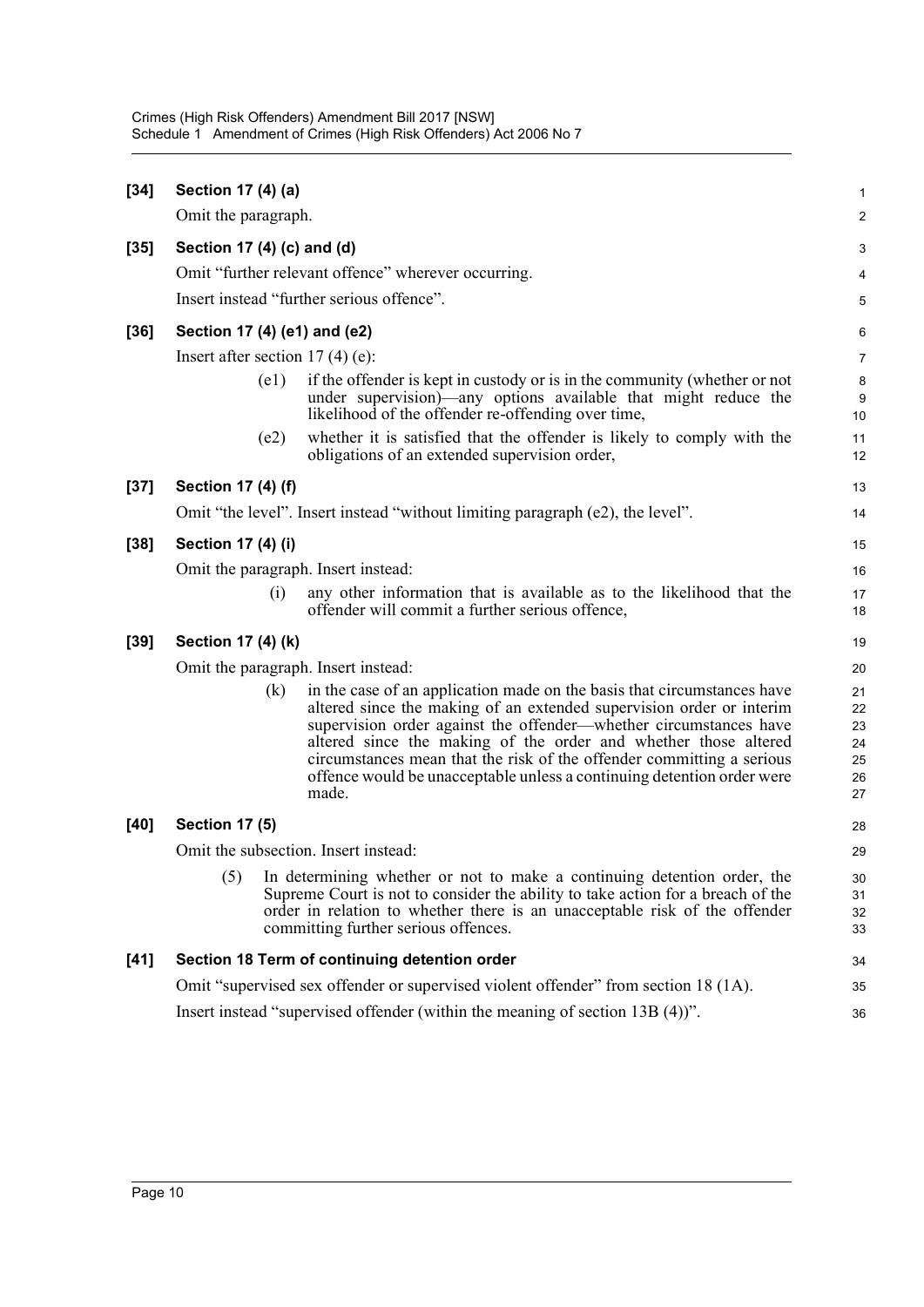|            |     |                                                                                                                                                                     | 1                                                                                                                                                                                                                                                                                                                                                                                                                                                                                                                                                                                                                                                                                                                                                                                                                                                                                                                                                                                                                                                                                                                                                                                                                                                                                                                                                                                                                                                                                                                                                                                                                                                                                                                                                                                                                               |
|------------|-----|---------------------------------------------------------------------------------------------------------------------------------------------------------------------|---------------------------------------------------------------------------------------------------------------------------------------------------------------------------------------------------------------------------------------------------------------------------------------------------------------------------------------------------------------------------------------------------------------------------------------------------------------------------------------------------------------------------------------------------------------------------------------------------------------------------------------------------------------------------------------------------------------------------------------------------------------------------------------------------------------------------------------------------------------------------------------------------------------------------------------------------------------------------------------------------------------------------------------------------------------------------------------------------------------------------------------------------------------------------------------------------------------------------------------------------------------------------------------------------------------------------------------------------------------------------------------------------------------------------------------------------------------------------------------------------------------------------------------------------------------------------------------------------------------------------------------------------------------------------------------------------------------------------------------------------------------------------------------------------------------------------------|
|            |     |                                                                                                                                                                     | 2                                                                                                                                                                                                                                                                                                                                                                                                                                                                                                                                                                                                                                                                                                                                                                                                                                                                                                                                                                                                                                                                                                                                                                                                                                                                                                                                                                                                                                                                                                                                                                                                                                                                                                                                                                                                                               |
| <b>18A</b> |     |                                                                                                                                                                     | 3                                                                                                                                                                                                                                                                                                                                                                                                                                                                                                                                                                                                                                                                                                                                                                                                                                                                                                                                                                                                                                                                                                                                                                                                                                                                                                                                                                                                                                                                                                                                                                                                                                                                                                                                                                                                                               |
|            |     |                                                                                                                                                                     | $\overline{4}$<br>$\,$ 5 $\,$<br>6                                                                                                                                                                                                                                                                                                                                                                                                                                                                                                                                                                                                                                                                                                                                                                                                                                                                                                                                                                                                                                                                                                                                                                                                                                                                                                                                                                                                                                                                                                                                                                                                                                                                                                                                                                                              |
|            | (a) | that the offender's current custody (if any) will expire before the<br>proceedings are determined, and                                                              | 7<br>8                                                                                                                                                                                                                                                                                                                                                                                                                                                                                                                                                                                                                                                                                                                                                                                                                                                                                                                                                                                                                                                                                                                                                                                                                                                                                                                                                                                                                                                                                                                                                                                                                                                                                                                                                                                                                          |
|            | (b) | that the matters alleged in the supporting documentation would, if<br>proved, justify the making of an extended supervision order or<br>continuing detention order. | $\boldsymbol{9}$<br>10<br>11                                                                                                                                                                                                                                                                                                                                                                                                                                                                                                                                                                                                                                                                                                                                                                                                                                                                                                                                                                                                                                                                                                                                                                                                                                                                                                                                                                                                                                                                                                                                                                                                                                                                                                                                                                                                    |
|            |     |                                                                                                                                                                     | 12                                                                                                                                                                                                                                                                                                                                                                                                                                                                                                                                                                                                                                                                                                                                                                                                                                                                                                                                                                                                                                                                                                                                                                                                                                                                                                                                                                                                                                                                                                                                                                                                                                                                                                                                                                                                                              |
|            |     |                                                                                                                                                                     | 13                                                                                                                                                                                                                                                                                                                                                                                                                                                                                                                                                                                                                                                                                                                                                                                                                                                                                                                                                                                                                                                                                                                                                                                                                                                                                                                                                                                                                                                                                                                                                                                                                                                                                                                                                                                                                              |
|            |     |                                                                                                                                                                     | 14<br>15<br>16                                                                                                                                                                                                                                                                                                                                                                                                                                                                                                                                                                                                                                                                                                                                                                                                                                                                                                                                                                                                                                                                                                                                                                                                                                                                                                                                                                                                                                                                                                                                                                                                                                                                                                                                                                                                                  |
|            | (a) | at the end of such period (not exceeding 28 days from the day on which<br>it commences) as is specified in the order, or                                            | 17<br>18                                                                                                                                                                                                                                                                                                                                                                                                                                                                                                                                                                                                                                                                                                                                                                                                                                                                                                                                                                                                                                                                                                                                                                                                                                                                                                                                                                                                                                                                                                                                                                                                                                                                                                                                                                                                                        |
|            | (b) | if the order is suspended for any period—the period specified in<br>paragraph (a) plus each period during which the order is suspended, or                          | 19<br>20                                                                                                                                                                                                                                                                                                                                                                                                                                                                                                                                                                                                                                                                                                                                                                                                                                                                                                                                                                                                                                                                                                                                                                                                                                                                                                                                                                                                                                                                                                                                                                                                                                                                                                                                                                                                                        |
|            | (c) | on the commencement of an extended supervision order made in respect<br>of the offender.                                                                            | 21<br>22                                                                                                                                                                                                                                                                                                                                                                                                                                                                                                                                                                                                                                                                                                                                                                                                                                                                                                                                                                                                                                                                                                                                                                                                                                                                                                                                                                                                                                                                                                                                                                                                                                                                                                                                                                                                                        |
|            |     |                                                                                                                                                                     | 23                                                                                                                                                                                                                                                                                                                                                                                                                                                                                                                                                                                                                                                                                                                                                                                                                                                                                                                                                                                                                                                                                                                                                                                                                                                                                                                                                                                                                                                                                                                                                                                                                                                                                                                                                                                                                              |
|            |     |                                                                                                                                                                     | 24                                                                                                                                                                                                                                                                                                                                                                                                                                                                                                                                                                                                                                                                                                                                                                                                                                                                                                                                                                                                                                                                                                                                                                                                                                                                                                                                                                                                                                                                                                                                                                                                                                                                                                                                                                                                                              |
|            |     |                                                                                                                                                                     | 25<br>26<br>27                                                                                                                                                                                                                                                                                                                                                                                                                                                                                                                                                                                                                                                                                                                                                                                                                                                                                                                                                                                                                                                                                                                                                                                                                                                                                                                                                                                                                                                                                                                                                                                                                                                                                                                                                                                                                  |
|            |     |                                                                                                                                                                     | 28                                                                                                                                                                                                                                                                                                                                                                                                                                                                                                                                                                                                                                                                                                                                                                                                                                                                                                                                                                                                                                                                                                                                                                                                                                                                                                                                                                                                                                                                                                                                                                                                                                                                                                                                                                                                                              |
|            |     |                                                                                                                                                                     | 29<br>30                                                                                                                                                                                                                                                                                                                                                                                                                                                                                                                                                                                                                                                                                                                                                                                                                                                                                                                                                                                                                                                                                                                                                                                                                                                                                                                                                                                                                                                                                                                                                                                                                                                                                                                                                                                                                        |
|            |     |                                                                                                                                                                     | 31<br>32                                                                                                                                                                                                                                                                                                                                                                                                                                                                                                                                                                                                                                                                                                                                                                                                                                                                                                                                                                                                                                                                                                                                                                                                                                                                                                                                                                                                                                                                                                                                                                                                                                                                                                                                                                                                                        |
|            |     |                                                                                                                                                                     | 33                                                                                                                                                                                                                                                                                                                                                                                                                                                                                                                                                                                                                                                                                                                                                                                                                                                                                                                                                                                                                                                                                                                                                                                                                                                                                                                                                                                                                                                                                                                                                                                                                                                                                                                                                                                                                              |
|            |     |                                                                                                                                                                     | 34                                                                                                                                                                                                                                                                                                                                                                                                                                                                                                                                                                                                                                                                                                                                                                                                                                                                                                                                                                                                                                                                                                                                                                                                                                                                                                                                                                                                                                                                                                                                                                                                                                                                                                                                                                                                                              |
|            |     |                                                                                                                                                                     | 35<br>36<br>37<br>38<br>39                                                                                                                                                                                                                                                                                                                                                                                                                                                                                                                                                                                                                                                                                                                                                                                                                                                                                                                                                                                                                                                                                                                                                                                                                                                                                                                                                                                                                                                                                                                                                                                                                                                                                                                                                                                                      |
|            |     |                                                                                                                                                                     | 40                                                                                                                                                                                                                                                                                                                                                                                                                                                                                                                                                                                                                                                                                                                                                                                                                                                                                                                                                                                                                                                                                                                                                                                                                                                                                                                                                                                                                                                                                                                                                                                                                                                                                                                                                                                                                              |
|            |     |                                                                                                                                                                     | 41                                                                                                                                                                                                                                                                                                                                                                                                                                                                                                                                                                                                                                                                                                                                                                                                                                                                                                                                                                                                                                                                                                                                                                                                                                                                                                                                                                                                                                                                                                                                                                                                                                                                                                                                                                                                                              |
|            |     |                                                                                                                                                                     | 42                                                                                                                                                                                                                                                                                                                                                                                                                                                                                                                                                                                                                                                                                                                                                                                                                                                                                                                                                                                                                                                                                                                                                                                                                                                                                                                                                                                                                                                                                                                                                                                                                                                                                                                                                                                                                              |
|            |     | <b>Section 18A</b><br>(1)<br>(1A)<br>(1)                                                                                                                            | Omit sections 18A and 18B. Insert instead:<br>Interim detention order<br>The Supreme Court may make an order for the interim detention of an offender<br>if, in proceedings on an application for a continuing detention order, it appears<br>to the Court:<br>Section 18C Term of interim detention order<br>Omit section 18C (1). Insert instead:<br>An interim detention order in respect of an offender commences on the day<br>fixed in the order for its commencement (or, if no such day is fixed, as soon as<br>it is made) and expires:<br>Section 18C (1A)<br>Insert after section $18C(1)$ :<br>An offender's custody under an interim detention order is suspended during<br>any period the offender is in lawful custody, whether under this or any other<br>Act or law.<br>Section 18CA Ex parte application for emergency detention order<br>Omit "cannot be provided with adequate supervision under the extended supervision order<br>or interim supervision order" from section $\overline{18CA}$ (1).<br>Insert instead "poses an unacceptable and imminent risk of committing a serious offence if<br>the emergency detention order is not made".<br>Section 18CB Making of emergency detention orders<br>Omit section 18CB (1). Insert instead:<br>The Supreme Court may make an emergency detention order if it appears to<br>the Court that the matters alleged in support of the application for the order<br>would, if proved, establish that because of altered circumstances, the offender<br>poses an unacceptable and imminent risk of committing a serious offence if<br>the emergency detention order is not made.<br>Section 18CC Requirements with respect to application<br>Omit "of or above the rank of Assistant Commissioner".<br>Insert instead "of the rank of Assistant Commissioner". |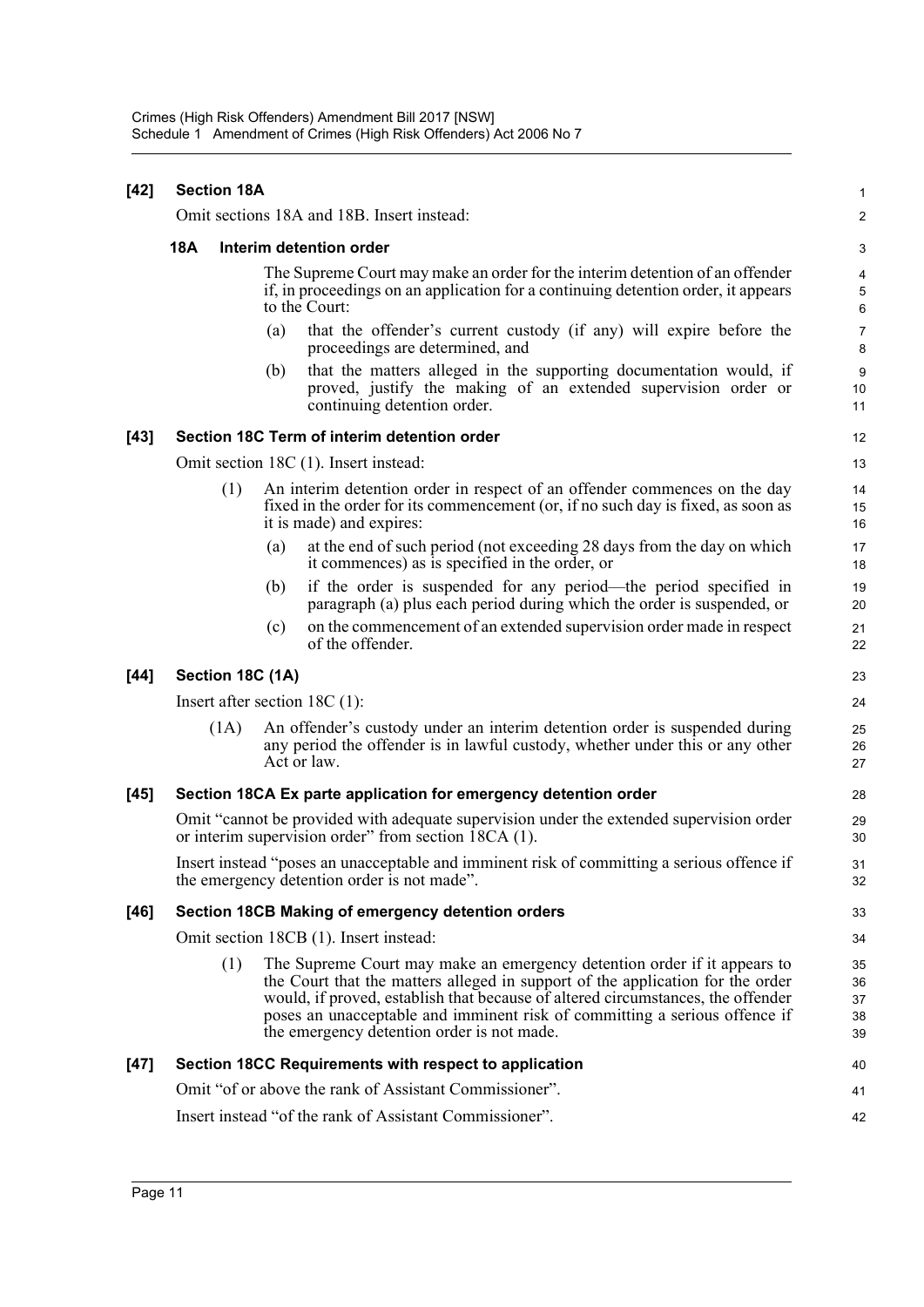| $[48]$ | Section 18CC (b) and (c)               |     |                                                                                                                                                                                                                                                                                   |                                                 |
|--------|----------------------------------------|-----|-----------------------------------------------------------------------------------------------------------------------------------------------------------------------------------------------------------------------------------------------------------------------------------|-------------------------------------------------|
|        | Omit the paragraphs. Insert instead:   |     |                                                                                                                                                                                                                                                                                   |                                                 |
|        |                                        | (b) | the reasons why because of the altered circumstances the extended<br>supervision order or interim supervision order to which the offender is<br>currently subject will not prevent the offender from posing an<br>unacceptable and imminent risk of committing a serious offence, | $\sqrt{3}$<br>$\overline{\mathbf{4}}$<br>5<br>6 |
|        |                                        | (c) | the reasons why there are no other practicable and available means of<br>ensuring that the offender does not pose an imminent risk of committing<br>a serious offence (other than detention).                                                                                     | $\overline{7}$<br>$\bf 8$<br>9                  |
| $[49]$ | Section 18CC (2)                       |     |                                                                                                                                                                                                                                                                                   |                                                 |
|        | Insert at the end of section 18CC:     |     |                                                                                                                                                                                                                                                                                   |                                                 |
|        | (2)                                    |     | The State:                                                                                                                                                                                                                                                                        | 12                                              |
|        |                                        | (a) | must notify the Legal Aid Commission of New South Wales in writing<br>when a decision is made to file an application in the Supreme Court for<br>an emergency detention order in respect of an offender, and                                                                      | 13<br>14<br>15                                  |
|        |                                        | (b) | if requested to do so by the Commission—is to supply the Commission<br>with a copy of the application and supporting affidavit.                                                                                                                                                   | 16<br>17                                        |
| $[50]$ |                                        |     | Section 18CD Term of emergency detention order                                                                                                                                                                                                                                    | 18                                              |
|        | Omit section 18CD (1). Insert instead: |     |                                                                                                                                                                                                                                                                                   |                                                 |
|        | (1)                                    |     | An emergency detention order can be made to have effect for no longer than<br>is reasonably necessary to enable action to be taken under this Act to ensure<br>that the risk of the offender committing a serious offence is not unacceptable.                                    | 20<br>21<br>22                                  |
| $[51]$ |                                        |     | <b>Section 21A Victim statements</b>                                                                                                                                                                                                                                              | 23                                              |
|        |                                        |     | Insert "(or, if the application concerned is for an emergency detention order, as are<br>practicable in the circumstances)" after "reasonable" in section 21A (1).                                                                                                                | 24<br>25                                        |
| $[52]$ | <b>Section 21A (2)</b>                 |     |                                                                                                                                                                                                                                                                                   | 26                                              |
|        | Omit the subsection. Insert instead:   |     |                                                                                                                                                                                                                                                                                   | 27                                              |
|        | (2)                                    |     | The notice must inform the person that the person may make a statement orally<br>before the Supreme Court, or provide a statement in writing, about:                                                                                                                              | 28<br>29                                        |
|        |                                        | (a) | the person's views about the order and any conditions to which the order<br>may be subject, and                                                                                                                                                                                   | 30<br>31                                        |
|        |                                        | (b) | any other matters prescribed by the regulations.                                                                                                                                                                                                                                  | 32                                              |
| $[53]$ | Section 21A (3A)                       |     |                                                                                                                                                                                                                                                                                   |                                                 |
|        | Insert after section 21A (3):          |     |                                                                                                                                                                                                                                                                                   |                                                 |
|        | (3A)                                   |     | A statement in writing must be provided before the date specified in the notice.                                                                                                                                                                                                  | 35                                              |
| $[54]$ | Section 21A (4)                        |     |                                                                                                                                                                                                                                                                                   | 36                                              |
|        |                                        |     | Insert "in writing" after "statement".                                                                                                                                                                                                                                            | 37                                              |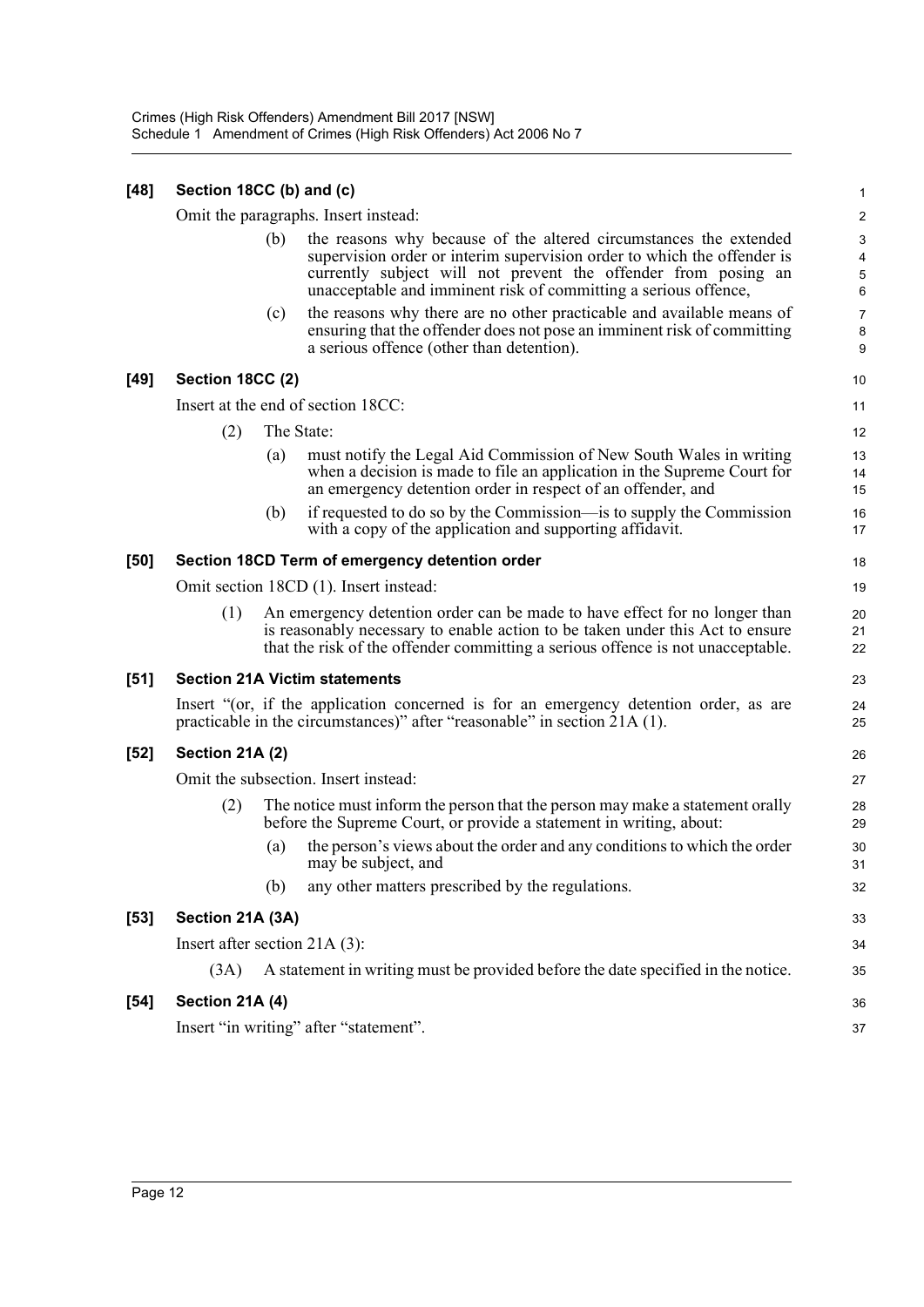| [55]   | Section 21A (4A)-(4C)                                                                                                                                                                                              |                                                                                                                                                                                                                                                                                                                                 |                                   |  |  |
|--------|--------------------------------------------------------------------------------------------------------------------------------------------------------------------------------------------------------------------|---------------------------------------------------------------------------------------------------------------------------------------------------------------------------------------------------------------------------------------------------------------------------------------------------------------------------------|-----------------------------------|--|--|
|        | Insert after section $21A(4)$ :                                                                                                                                                                                    |                                                                                                                                                                                                                                                                                                                                 |                                   |  |  |
|        | (4A)                                                                                                                                                                                                               | An oral statement may be made at such time during the proceedings on the<br>application before the Supreme Court makes its decision on the application as<br>the Supreme Court determines.                                                                                                                                      | 3<br>$\overline{\mathbf{4}}$<br>5 |  |  |
|        | (4B)                                                                                                                                                                                                               | The Supreme Court is to hear an oral statement in the absence of the offender<br>unless the person giving the statement consents to the offender being present.                                                                                                                                                                 | 6<br>$\overline{7}$               |  |  |
|        | (4C)                                                                                                                                                                                                               | The Supreme Court may arrange for an oral statement to be made by way of<br>closed circuit television.                                                                                                                                                                                                                          | 8<br>9                            |  |  |
| [56]   | <b>Section 21A (6)</b>                                                                                                                                                                                             |                                                                                                                                                                                                                                                                                                                                 |                                   |  |  |
|        |                                                                                                                                                                                                                    | Insert "(other than one given in the presence of the offender in accordance with<br>subsection 4B)" after "statement" where firstly occurring.                                                                                                                                                                                  | 11<br>12                          |  |  |
| $[57]$ |                                                                                                                                                                                                                    | Section 21A (8), definition of "victim"                                                                                                                                                                                                                                                                                         | 13                                |  |  |
|        | Omit the definition. Insert instead:                                                                                                                                                                               |                                                                                                                                                                                                                                                                                                                                 |                                   |  |  |
|        | victim of an offender means a victim who is recorded on the Victims Register<br>in respect of the offender for the purposes of section 256 (2) (b) of the <i>Crimes</i><br>(Administration of Sentences) Act 1999. |                                                                                                                                                                                                                                                                                                                                 |                                   |  |  |
| $[58]$ |                                                                                                                                                                                                                    | <b>Section 24AC Functions of Assessment Committee</b>                                                                                                                                                                                                                                                                           | 18                                |  |  |
|        | Omit "sex offenders and violent" from section 24AC (a).                                                                                                                                                            |                                                                                                                                                                                                                                                                                                                                 |                                   |  |  |
| $[59]$ | Section 24AC (b)                                                                                                                                                                                                   |                                                                                                                                                                                                                                                                                                                                 |                                   |  |  |
|        | Omit "assessment and management of high risk offenders".                                                                                                                                                           |                                                                                                                                                                                                                                                                                                                                 |                                   |  |  |
|        | Insert instead "assessment and management of offenders who are subject to this Act".                                                                                                                               |                                                                                                                                                                                                                                                                                                                                 |                                   |  |  |
| [60]   |                                                                                                                                                                                                                    | Section 24AF Inter-agency co-operation                                                                                                                                                                                                                                                                                          | 23                                |  |  |
|        | Omit "assessment and management of high risk offenders" from section 24AF (1).                                                                                                                                     |                                                                                                                                                                                                                                                                                                                                 |                                   |  |  |
|        | Insert instead "assessment and management of offenders who are subject to this Act".                                                                                                                               |                                                                                                                                                                                                                                                                                                                                 |                                   |  |  |
| [61]   | Section 25 Provision of certain information to Attorney General                                                                                                                                                    |                                                                                                                                                                                                                                                                                                                                 |                                   |  |  |
|        | Insert "financial circumstances," after "behaviour," wherever occurring in section 25 (1)<br>and $(2A)$ .                                                                                                          |                                                                                                                                                                                                                                                                                                                                 |                                   |  |  |
| [62]   | <b>Section 25 (2)</b>                                                                                                                                                                                              |                                                                                                                                                                                                                                                                                                                                 |                                   |  |  |
|        | Omit the maximum penalty. Insert instead:<br>Maximum penalty: 100 penalty units in the case of a corporation and 100<br>penalty units, or imprisonment for 2 years, or both, in any other case.                    |                                                                                                                                                                                                                                                                                                                                 |                                   |  |  |
| [63]   | Section 25 (2B)                                                                                                                                                                                                    |                                                                                                                                                                                                                                                                                                                                 |                                   |  |  |
|        | Insert after section $25 (2A)$ :                                                                                                                                                                                   |                                                                                                                                                                                                                                                                                                                                 |                                   |  |  |
|        | (2B)                                                                                                                                                                                                               | The Attorney General may request a person in another jurisdiction to provide<br>to the Attorney General any document, report or other information in that<br>person's possession, or under that person's control, that relates to the<br>behaviour, financial circumstances or physical or mental condition of any<br>offender. | 35<br>36<br>37<br>38<br>39        |  |  |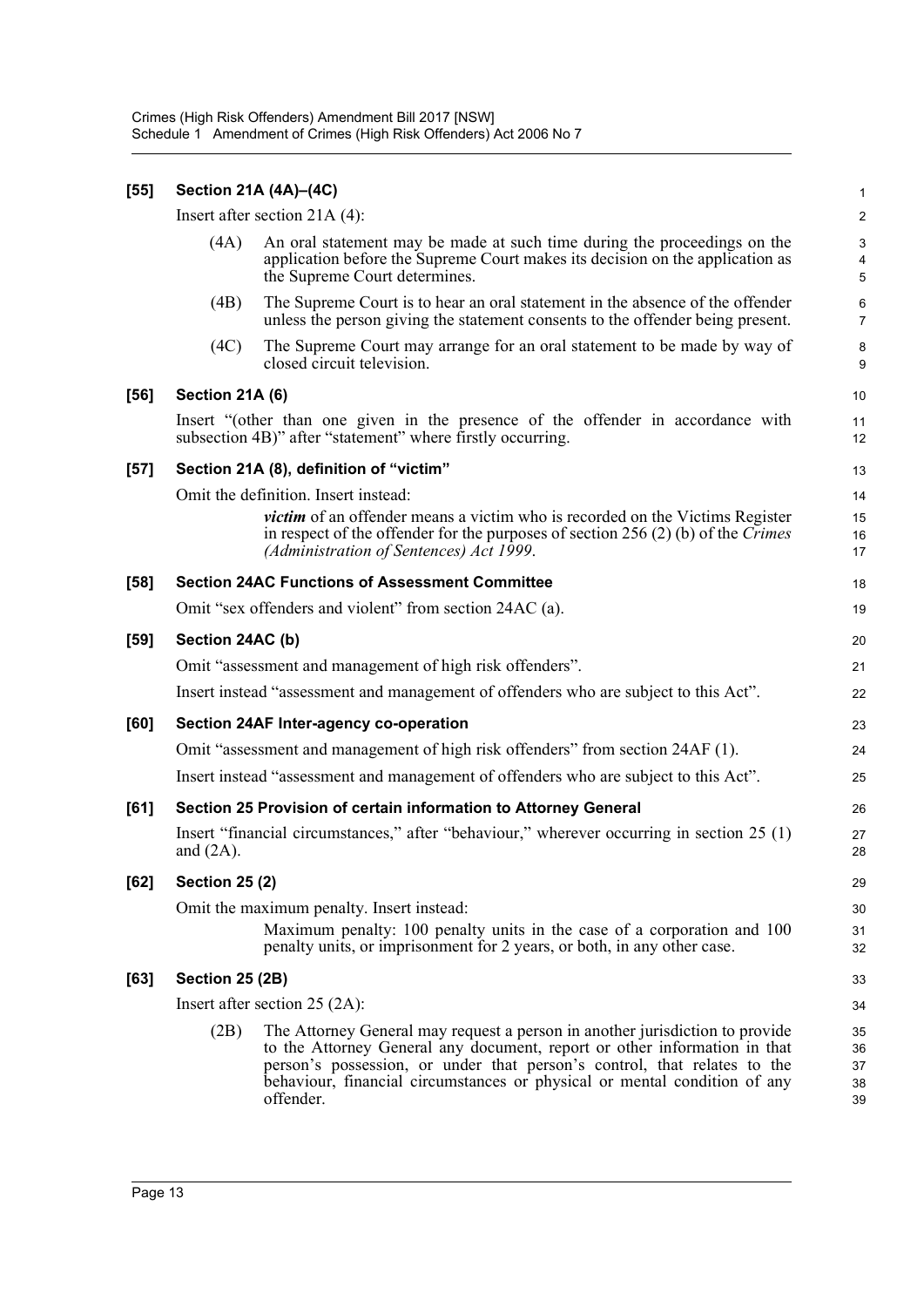| [64] |                                                             | <b>Section 25 (3)</b>                           |                                                                                                                                                                                                                                                                                                                        | $\mathbf{1}$             |
|------|-------------------------------------------------------------|-------------------------------------------------|------------------------------------------------------------------------------------------------------------------------------------------------------------------------------------------------------------------------------------------------------------------------------------------------------------------------|--------------------------|
|      |                                                             |                                                 | Omit "subsection (1) or $(2A)$ ". Insert instead "subsection (1), $(2A)$ or $(2B)$ ".                                                                                                                                                                                                                                  | $\overline{2}$           |
| [65] | Section 25C Offenders to be warned about application of Act |                                                 |                                                                                                                                                                                                                                                                                                                        |                          |
|      | Omit section 25C (1). Insert instead:                       |                                                 |                                                                                                                                                                                                                                                                                                                        |                          |
|      |                                                             | (1)                                             | A court that sentences a person for a serious offence is to cause the person to<br>be advised of the existence of this Act and of its application to the offence<br>unless the person is not present at the time of sentencing.                                                                                        | 5<br>6<br>$\overline{7}$ |
| [66] |                                                             | <b>Section 25D</b>                              |                                                                                                                                                                                                                                                                                                                        | 8                        |
|      |                                                             |                                                 | Insert after section 25C:                                                                                                                                                                                                                                                                                              | 9                        |
|      | 25D                                                         | Disclosure and use of application documentation |                                                                                                                                                                                                                                                                                                                        |                          |
|      |                                                             | (1)                                             | In this section:                                                                                                                                                                                                                                                                                                       | 11                       |
|      |                                                             |                                                 | <i>disclose</i> an expert report includes the following:                                                                                                                                                                                                                                                               | 12                       |
|      |                                                             |                                                 | to make available,<br>(a)                                                                                                                                                                                                                                                                                              | 13                       |
|      |                                                             |                                                 | (b)<br>to disclose copies, contents or descriptions of the report.                                                                                                                                                                                                                                                     | 14                       |
|      |                                                             |                                                 | <i>expert report</i> concerning an offender means a report prepared as referred to in<br>section 6 (3) or 14 (3), or received from persons appointed under section 7 (4)<br>or 15 (4), concerning an offender who is the subject of an application for an<br>extended supervision order or continuing detention order. | 15<br>16<br>17<br>18     |
|      |                                                             |                                                 | use of an expert report includes use of copies, contents or descriptions of that<br>report.                                                                                                                                                                                                                            | 19<br>20                 |
|      |                                                             | (2)                                             | The State may disclose an expert report concerning an offender:                                                                                                                                                                                                                                                        | 21                       |
|      |                                                             |                                                 | to a corrective services officer or any other person responsible for the<br>(a)<br>supervision (whether in custody or in the community), treatment or risk<br>assessment of the offender for use solely in providing rehabilitation,<br>care or treatment of the offender, and                                         | 22<br>23<br>24<br>25     |
|      |                                                             |                                                 | to any person in connection with the exercise of the person's functions<br>(b)<br>under this Act.                                                                                                                                                                                                                      | 26<br>27                 |
|      |                                                             | (3)                                             | An expert report concerning an offender may be disclosed and used in any<br>proceedings in respect of the offender if the court determines that:                                                                                                                                                                       | 28<br>29                 |
|      |                                                             |                                                 | (a)<br>the proceedings are closely related to the proceedings under section 7 or<br>15 in which the expert report was used, and                                                                                                                                                                                        | 30<br>31                 |
|      |                                                             |                                                 | (b) it is in the public interest, and                                                                                                                                                                                                                                                                                  | 32                       |
|      |                                                             |                                                 | the information would inform the court about the history of the<br>(c)<br>offender's mental state with respect to his or her offending.                                                                                                                                                                                | 33<br>34                 |
|      |                                                             | (4)                                             | The disclosure and use of an expert report for a purpose referred to in<br>subsection $(2)$ or $(3)$ is permitted despite this Act or any other law to the<br>contrary or any duty of confidentiality concerning the expert report.                                                                                    | 35<br>36<br>37           |
|      |                                                             | (5)                                             | This section does not authorise the further disclosure of an expert report by the<br>person to whom it was disclosed in accordance with this section.                                                                                                                                                                  | 38<br>39                 |
|      |                                                             |                                                 |                                                                                                                                                                                                                                                                                                                        |                          |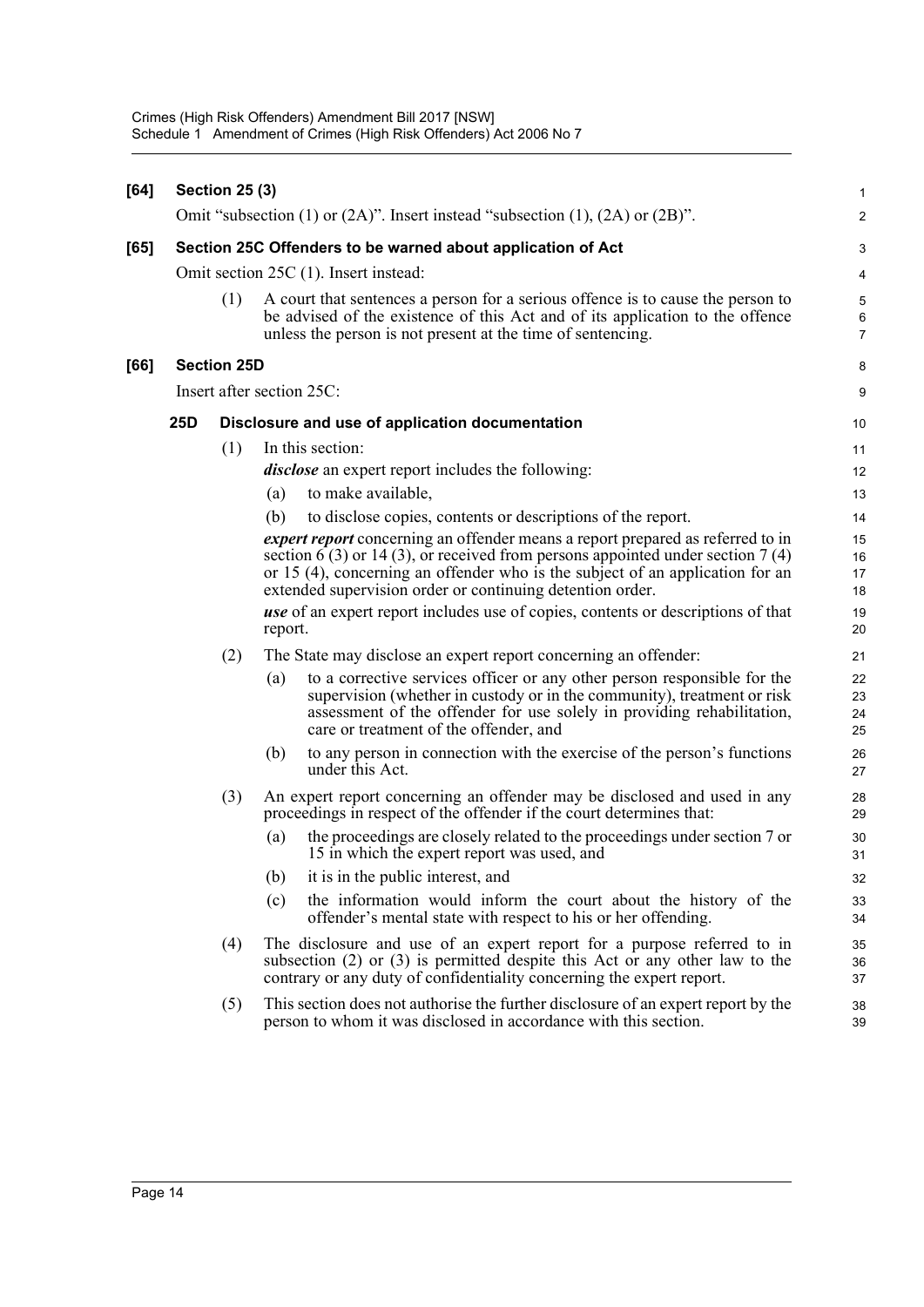| [67] | <b>Section 28A</b>       |     |                                                                                                                                                                                                                                                                                                                                                      | 1                                  |  |
|------|--------------------------|-----|------------------------------------------------------------------------------------------------------------------------------------------------------------------------------------------------------------------------------------------------------------------------------------------------------------------------------------------------------|------------------------------------|--|
|      | Insert after section 28: |     |                                                                                                                                                                                                                                                                                                                                                      | $\overline{c}$                     |  |
|      | 28A                      |     | <b>Evidentiary certificates</b>                                                                                                                                                                                                                                                                                                                      |                                    |  |
|      |                          |     | A certificate issued by the Commissioner of Corrective Services NSW that<br>states that an extended supervision order imposed on a specified offender was<br>suspended under section 10 and the date of the expiry of the order in<br>accordance with that section is admissible in any legal proceedings and is<br>evidence of the facts so stated. | 4<br>5<br>6<br>$\overline{7}$<br>8 |  |
| [68] |                          |     | Schedule 2 Savings, transitional and other provisions                                                                                                                                                                                                                                                                                                | 9                                  |  |
|      | Insert after Part 9:     |     |                                                                                                                                                                                                                                                                                                                                                      | 10                                 |  |
|      |                          |     | Part 10 Provisions consequent on enactment of Crimes<br>(High Risk Offenders) Amendment Act 2017                                                                                                                                                                                                                                                     |                                    |  |
|      | 16                       |     | <b>Definition</b>                                                                                                                                                                                                                                                                                                                                    | 13                                 |  |
|      |                          |     | In this Part:                                                                                                                                                                                                                                                                                                                                        | 14                                 |  |
|      |                          |     | <b>amending Act</b> means the Crimes (High Risk Offenders) Amendment Act 2017.                                                                                                                                                                                                                                                                       | 15                                 |  |
|      | 17                       |     | <b>Extension of scheme</b>                                                                                                                                                                                                                                                                                                                           | 16                                 |  |
|      |                          |     | The amendments made to this Act by the amending Act extend:                                                                                                                                                                                                                                                                                          | 17                                 |  |
|      |                          |     | to offences (of this or any other jurisdiction) committed before the<br>(a)<br>commencement of the amendments, and                                                                                                                                                                                                                                   | 18<br>19                           |  |
|      |                          |     | to an offender serving a sentence of imprisonment that commenced<br>(b)<br>before the commencement of the amendments, and                                                                                                                                                                                                                            | 20<br>21                           |  |
|      |                          |     | to persons subject to an extended supervision order, interim supervision<br>(c)<br>order, continuing detention order or interim detention order<br>immediately before the commencement of the amendments.                                                                                                                                            | 22<br>23<br>24                     |  |
|      | 18                       |     | <b>Victim statements</b>                                                                                                                                                                                                                                                                                                                             | 25                                 |  |
|      |                          |     | Section 21A, as in force immediately before its amendment by the amending<br>Act, continues to apply in respect of any notice given or required to be given<br>under that section and any victim statement received by the Supreme Court<br>before the commencement of the amendments.                                                               | 26<br>27<br>28<br>29               |  |
|      | 19                       |     | <b>Applications</b>                                                                                                                                                                                                                                                                                                                                  | 30                                 |  |
|      |                          | (1) | An application duly made under Part 2 or 3 of this Act as in force immediately<br>before the amendments made to provisions of those Parts by the amending Act<br>is taken to have been duly made under those Parts as amended.                                                                                                                       | 31<br>32<br>33                     |  |
|      |                          | (2) | The amendments made by the amending Act apply to and in respect of<br>proceedings in relation to an application made under Part 2 or 3 of this Act but<br>not determined before the commencement of the amendments.                                                                                                                                  | 34<br>35<br>36                     |  |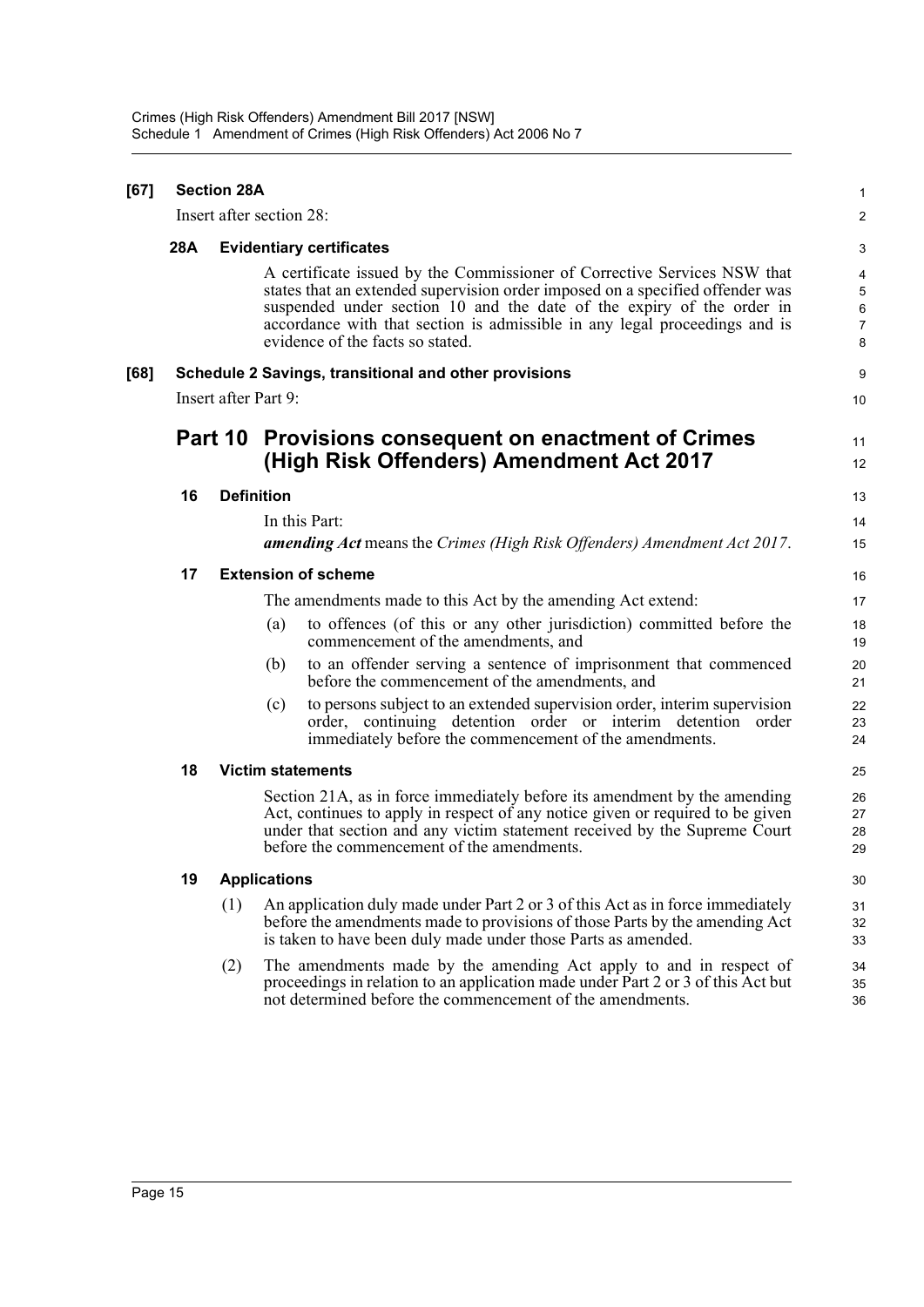<span id="page-20-0"></span>

|       | <b>Schedule 2</b>                                                                                                                          |     | <b>Amendment of other Acts</b>                                                                                                                                                                                                           | 1                        |  |
|-------|--------------------------------------------------------------------------------------------------------------------------------------------|-----|------------------------------------------------------------------------------------------------------------------------------------------------------------------------------------------------------------------------------------------|--------------------------|--|
| 2.1   |                                                                                                                                            |     | <b>Crimes (Administration of Sentences) Act 1999 No 93</b>                                                                                                                                                                               | 2                        |  |
| [1]   | Section 135 General duty of Parole Authority relating to release of offender (as<br>inserted by the Parole Legislation Amendment Act 2017) |     |                                                                                                                                                                                                                                          |                          |  |
|       | Insert after section 135 (3) (h) and renumber section 135 (3) (i) as section 135 (3) (j):                                                  |     |                                                                                                                                                                                                                                          |                          |  |
|       |                                                                                                                                            | (i) | that an application for an extended supervision order or continuing<br>detention order in respect of the offender has been made under the<br>Crimes (High Risk Offenders) Act 2006 that has not been determined,                         | 6<br>$\overline{7}$<br>8 |  |
| [2]   |                                                                                                                                            |     | Section 135 (4) (as inserted by the Parole Legislation Amendment Act 2017)                                                                                                                                                               | 9                        |  |
|       | Omit "(i)". Insert instead "(j)".                                                                                                          |     |                                                                                                                                                                                                                                          |                          |  |
| [3]   | Section 135 (as inserted by the Parole Legislation Amendment Act 2017)                                                                     |     |                                                                                                                                                                                                                                          |                          |  |
|       | Insert after section 135 (6) and renumber section 135 (7) and (8) as section 135 (8) and (9),<br>respectively:                             |     |                                                                                                                                                                                                                                          |                          |  |
|       | (7)                                                                                                                                        |     | The Parole Authority must not have regard to the fact that an application for<br>an extended supervision order or continuing detention order in respect of the<br>offender may be made under the Crimes (High Risk Offenders) Act 2006.  | 14<br>15<br>16           |  |
| [4]   | <b>Section 256 Victims Register</b>                                                                                                        |     |                                                                                                                                                                                                                                          |                          |  |
|       | Omit section 256 (2). Insert instead:                                                                                                      |     |                                                                                                                                                                                                                                          |                          |  |
|       | (2)                                                                                                                                        |     | There are to be recorded in the Victims Register:                                                                                                                                                                                        | 19                       |  |
|       |                                                                                                                                            | (a) | the names of victims of offenders within the meaning of this Act who<br>have requested that they be given notice of the possible parole of the<br>offender concerned, and                                                                | 20<br>21<br>22           |  |
|       |                                                                                                                                            | (b) | the names of victims of high risk offenders who have requested that they<br>be given notice if an application for an order is made in respect of the<br>high risk offender concerned under the Crimes (High Risk Offenders)<br>Act 2006. | 23<br>24<br>25<br>26     |  |
| [5]   | <b>Section 256 (4)</b>                                                                                                                     |     |                                                                                                                                                                                                                                          |                          |  |
|       |                                                                                                                                            |     | Insert "or the Crimes (High Risk Offenders) Act 2006" after "this Act" wherever occurring.                                                                                                                                               | 28                       |  |
| [6]   | Section 256 (4AA)                                                                                                                          |     |                                                                                                                                                                                                                                          | 29                       |  |
|       | Insert after section $256(4)$ :                                                                                                            |     |                                                                                                                                                                                                                                          |                          |  |
|       | (AAA)                                                                                                                                      |     | A regulation under subsection (4) must not be inconsistent with section 21A<br>of the Crimes (High Risk Offenders) Act 2006.                                                                                                             | 31<br>32                 |  |
| $[7]$ | <b>Section 256 (5)</b>                                                                                                                     |     |                                                                                                                                                                                                                                          |                          |  |
|       | Omit the subsection. Insert instead:                                                                                                       |     |                                                                                                                                                                                                                                          |                          |  |
|       | (5)                                                                                                                                        |     | For the purposes of this section:                                                                                                                                                                                                        | 35                       |  |
|       |                                                                                                                                            |     | <i>high risk offender</i> means an offender referred to in paragraph (b) or (c) of the<br>definition of <i>victim</i> .                                                                                                                  | 36<br>37                 |  |
|       |                                                                                                                                            |     | <i>offence of a sexual nature</i> means an offence of a sexual nature within the<br>meaning of the Crimes (High Risk Offenders) Act 2006.                                                                                                | 38<br>39                 |  |
|       |                                                                                                                                            |     | serious offence means a serious offence within the meaning of the Crimes<br>(High Risk Offenders) Act 2006.                                                                                                                              | 40<br>41                 |  |